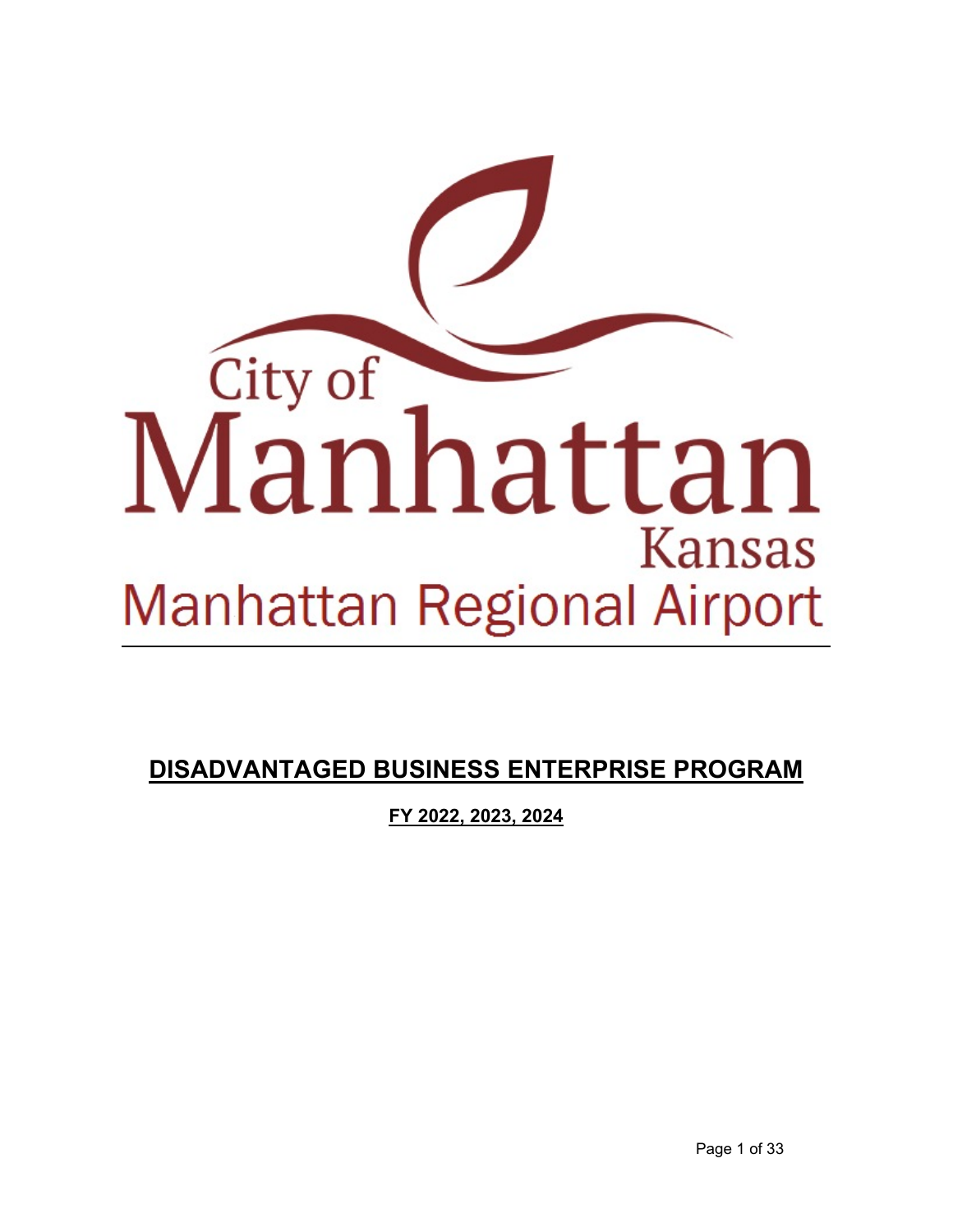# **POLICY STATEMENT**

## **Section 26.1, 26.23 Objectives/Policy Statement**

The City of Manhattan, Kansas, owner of Manhattan Regional Airport, has established a Disadvantaged Business Enterprise (DBE) Program in accordance with regulations of the U.S. Department of Transportation (DOT), 49 CFR Part 26. The City of Manhattan, Kansas has received Federal financial assistance from the Department of Transportation, and as a condition of receiving this assistance, the City of Manhattan, Kansas has signed an assurance that it will comply with 49 CFR Part 26.

It is the policy of the City of Manhattan, Kansas to ensure that DBEs as defined in Part 26, have an equal opportunity to receive and participate in DOT–assisted contracts. It is also the City of Manhattan's policy:

- 1. To ensure nondiscrimination in the award and administration of DOT assisted contracts;
- 2. To create a level playing field on which DBEs can compete fairly for DOT-assisted contracts;
- 3. To ensure that the DBE Program is narrowly tailored in accordance with applicable law;
- 4. To ensure that only firms that fully meet 49 CFR Part 26 eligibility standards are permitted to participate as DBEs;
- 5. To help remove barriers to the participation of DBEs in DOT assisted contracts;
- 6. To assist the development of firms that can compete successfully in the market place outside the DBE Program.

The Office Manager of the Manhattan Regional Airport has been designated the DBE Liaison Officer. In that capacity, the Office Manager is responsible for implementing all aspects of the DBE program. Implementation of the DBE program is accorded the same priority as compliance with all other legal obligations incurred by the City of Manhattan, Kansas in its financial assistance agreements with the Department of Transportation.

This DBE Program is available to the public by publishing on the Manhattan Regional Airport's website: www.flymhk.com.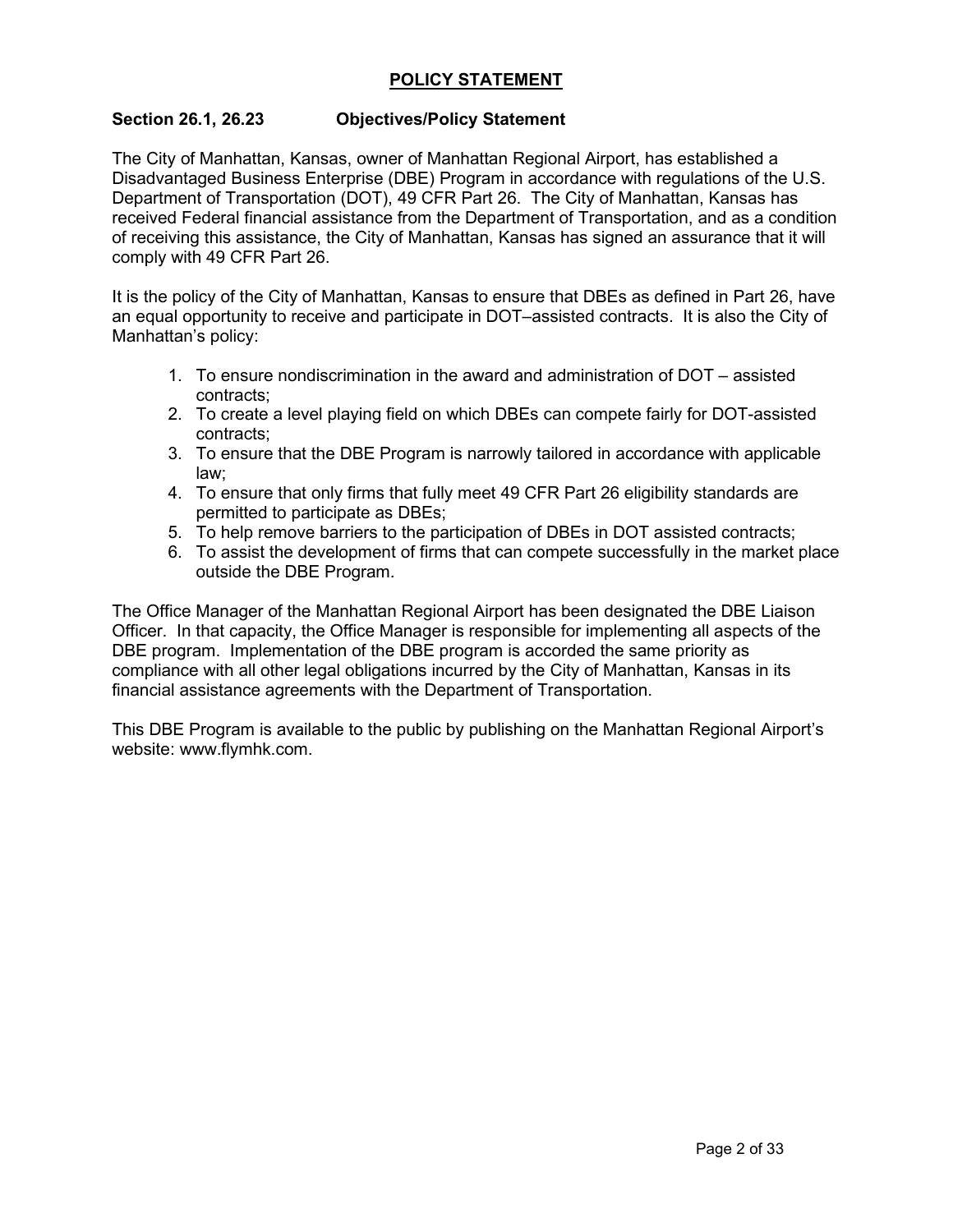## **SUBPART A – GENERAL REQUIREMENTS**

## **Section 26.1 Objectives**

The objectives are found in the policy statement on the first page of this program.

## **Section 26.3 Applicability**

The City of Manhattan is the recipient of Federal airport funds authorized by 49 U.S.C. 47101, *et seq.* 

### **Section 26.5 Definitions**

The City of Manhattan will use terms in this program that have the meaning defined in Section 26.5.

### **Section 26.7 Non-discrimination Requirements**

The City of Manhattan will never exclude any person from participation in, deny any person the benefits of, or otherwise discriminate against anyone in connection with the award and performance of any contract covered by 49 CFR Part 26 on the basis of race, color, sex, or national origin.

In administering its DBE program, the City of Manhattan will not, directly or through contractual or other arrangements, use criteria or methods of administration that have the effect of defeating or substantially impairing accomplishment of the objectives of the DBE program with respect to individuals of a particular race, color, sex, or national origin.

### **Section 26.11Record Keeping Requirements**

Reporting to DOT: 26.11

We will report DBE participation to DOT/FAA as follows:

We will submit annually by December 1, the Uniform Report of DBE Awards or Commitments and Payment Form, as modified for use by FAA recipients.

### Bidders List: 26.11(c)

The City of Manhattan will create and maintain a bidders list. The purpose of the list is to provide as accurate data as possible about the universe of DBE and non-DBE contractors and subcontractors who seek to work on our DOT-assisted contracts for use in helping to set our overall goals. The bidders list will include the name, address, DBE and non-DBE status, age of firm, and annual gross receipts of firms.

We will collect this information in the following ways:

- 1. Bidders will be required to list the names and addresses of the DBE firms intended to be used on the project
- 2. Description of work each DBE will perform.
- 3. The dollar amount to be awarded to each DBE firm.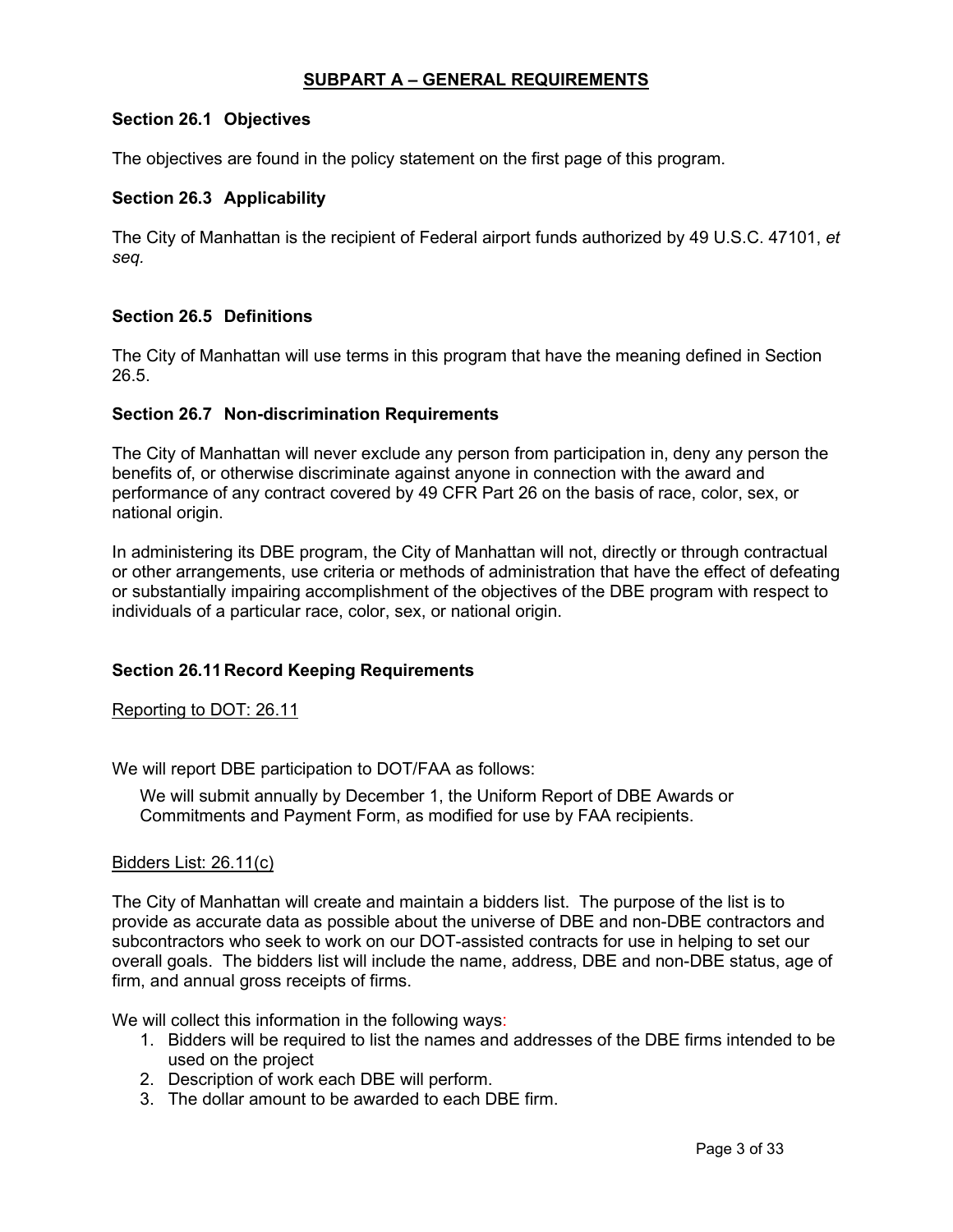- 4. Written documentation from the DBE firm of their intent to participate in the project.
- 5. Confirmation of the bidder of their commitment to use the DBE firm
- 6. If the contract goal is not met, evidence of good faith efforts.

### **Section 26.13Federal Financial Assistance Agreement**

The City of Manhattan has signed the following assurances, applicable to all DOT-assisted contracts and their administration:

Assurance: 26.13(a) - Each financial assistance agreement you sign with a DOT operating administration (or a primary recipient) must include the following assurance:

The City of Manhattan shall not discriminate on the basis of race, color, national origin, or sex in the award and performance of any DOT-assisted contract or in the administration of its DBE program or the requirements of 49 CFR Part 26. The City of Manhattan shall take all necessary and reasonable steps under 49 CFR Part 26 to ensure nondiscrimination in the award and administration of DOT-assisted contracts. The City of Manhattan's DBE program, as required by 49 CFR Part 26 and as approved by DOT, is incorporated by reference in this agreement. Implementation of this program is a legal obligation and failure to carry out its terms shall be treated as a violation of this agreement. Upon notification to the City of Manhattan of its failure to carry out its approved program, the Department may impose sanctions as provided for under Part 26 and may, in appropriate cases, refer the matter for enforcement under 18 U.S.C. 1001 and/or the Program Fraud Civil Remedies Act of 1986 (31 U.S.C. 3801 *et seq.* ).

### Contract Assurance: 26.13b

The City of Manhattan will ensure that the following clause is included in each contract we sign with a contractor and each subcontract the prime contractor signs with a subcontractor:

The contractor, sub recipient or subcontractor shall not discriminate on the basis of race, color, national origin, or sex in the performance of this contract. The contractor shall carry out applicable requirements of 49 CFR Part 26 in the award and administration of DOT-assisted contracts. Failure by the contractor to carry out these requirements is a material breach of this contract, which may result in the termination of this contract or such other remedy as the *recipient* deems appropriate, which may include, but is not limited to:.

- 1) Withholding monthly progress payments;
- 2) Assessing sanctions;
- 3) Liquidated damages; and/or
- 4) Disqualifying the contractor from future bidding as non-responsible.

## **SUBPART B - ADMINISTRATIVE REQUIREMENTS**

### **Section 26.21DBE Program Updates**

The City of Manhattan is required to have a DBE program meeting the requirements of this part as it will receive grants for airport planning or development and will award prime contracts, cumulative total value of which exceeds \$250,000 in FAA funds in a federal fiscal year. The City of Manhattan is not eligible to receive DOT financial assistance unless DOT has approved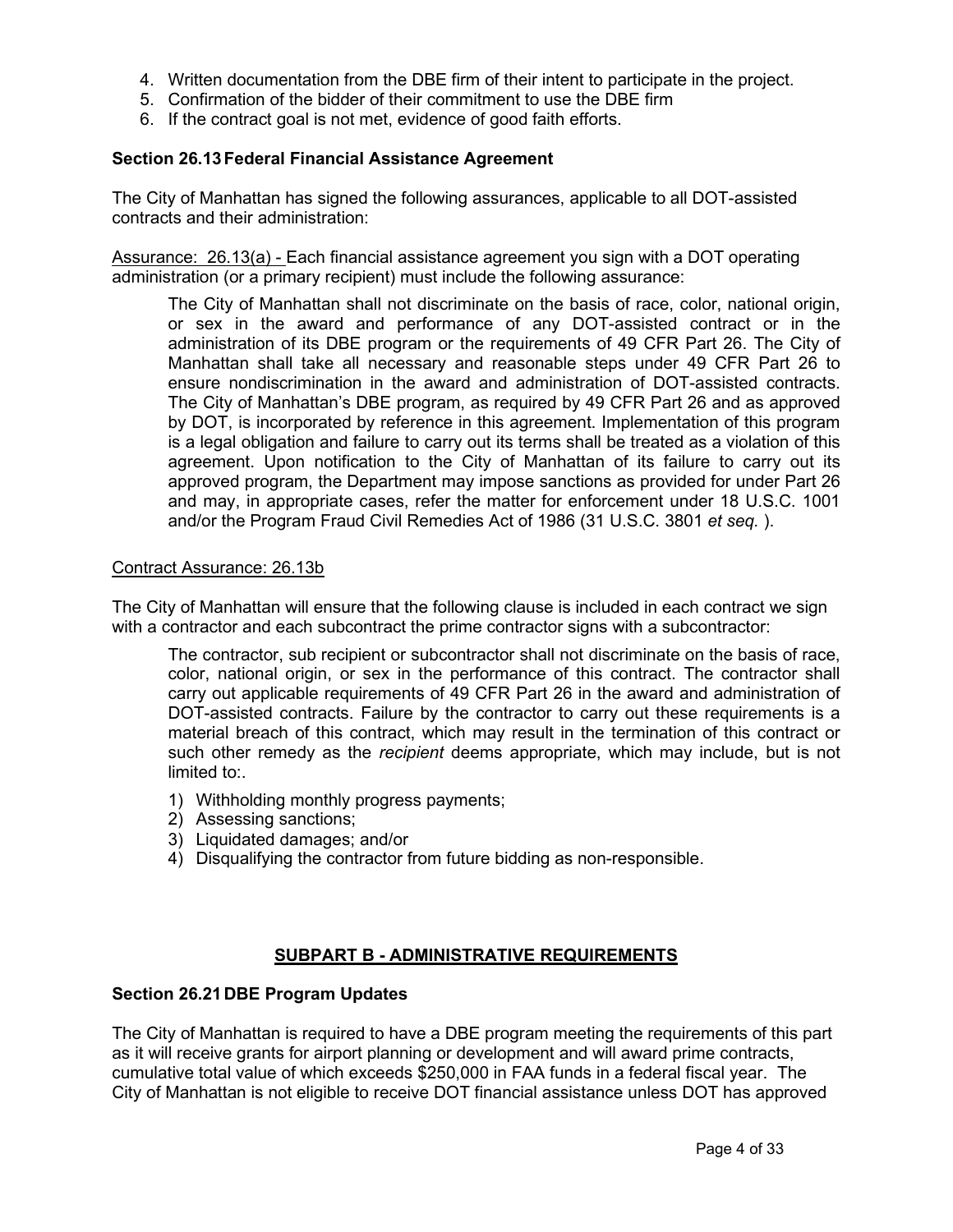this DBE program and the City of Manhattan is in compliance with it and Part 26. The City of Manhattan will continue to carry out this program until all funds from DOT financial assistance have been expended The City of Manhattan does not have to submit regular updates of the DBE program document, as long as it remains in compliance. However, significant changes in the program, including those required by regulatory updates, will be submitted for DOT approval.

## **Section 26.23Policy Statement**

The Policy Statement is elaborated on the first page of this DBE Program.

## **Section 26.25DBE Liaison Officer (DBELO)**

We have designated the following individual as our DBE Liaison Officer:

Kimberly A Boice Airport Office Manager 5500 Skyway Drive, Manhattan, KS 66503 785-587-4597 785-587-4569 boice@cityofmhk.com

In that capacity, the DBELO is responsible for implementing all aspects of the DBE program and ensuring that the City of Manhattan complies with all provision of 49 CFR Part 26. The DBELO has direct, independent access to the City Manager concerning DBE program matters. An organization chart displaying the DBELO's position in the organization is found in Attachment 2 to this program.

The DBELO is responsible for developing, implementing and monitoring the DBE program, in coordination with other appropriate officials. The DBELO has access to staff of legal counsel and consultants to assist in the administration of the program. The duties and responsibilities include the following:

- 1. Gathers and reports statistical data and other information as required by DOT.
- 2. Reviews third party contracts and purchase requisitions for compliance with this program.
- 3. Works with all departments to set overall annual goals.
- 4. Ensures that bid notices and requests for proposals are available to DBEs in a timely manner.
- 5. Identifies contracts and procurements so that DBE goals are included in solicitations (both race-neutral methods and contract specific goals) and monitors results.
- 6. Analyzes City of Manhattan progress toward attainment and identifies ways to improve progress.
- 7. Participates in pre-bid meetings.
- 8. Advises the CEO\governing body on DBE matters and achievement.
- 9. Determine contractor compliance with good faith efforts.
- 10. Participates in DBE training seminars.

### **Section 26.29Prompt Payment Mechanisms**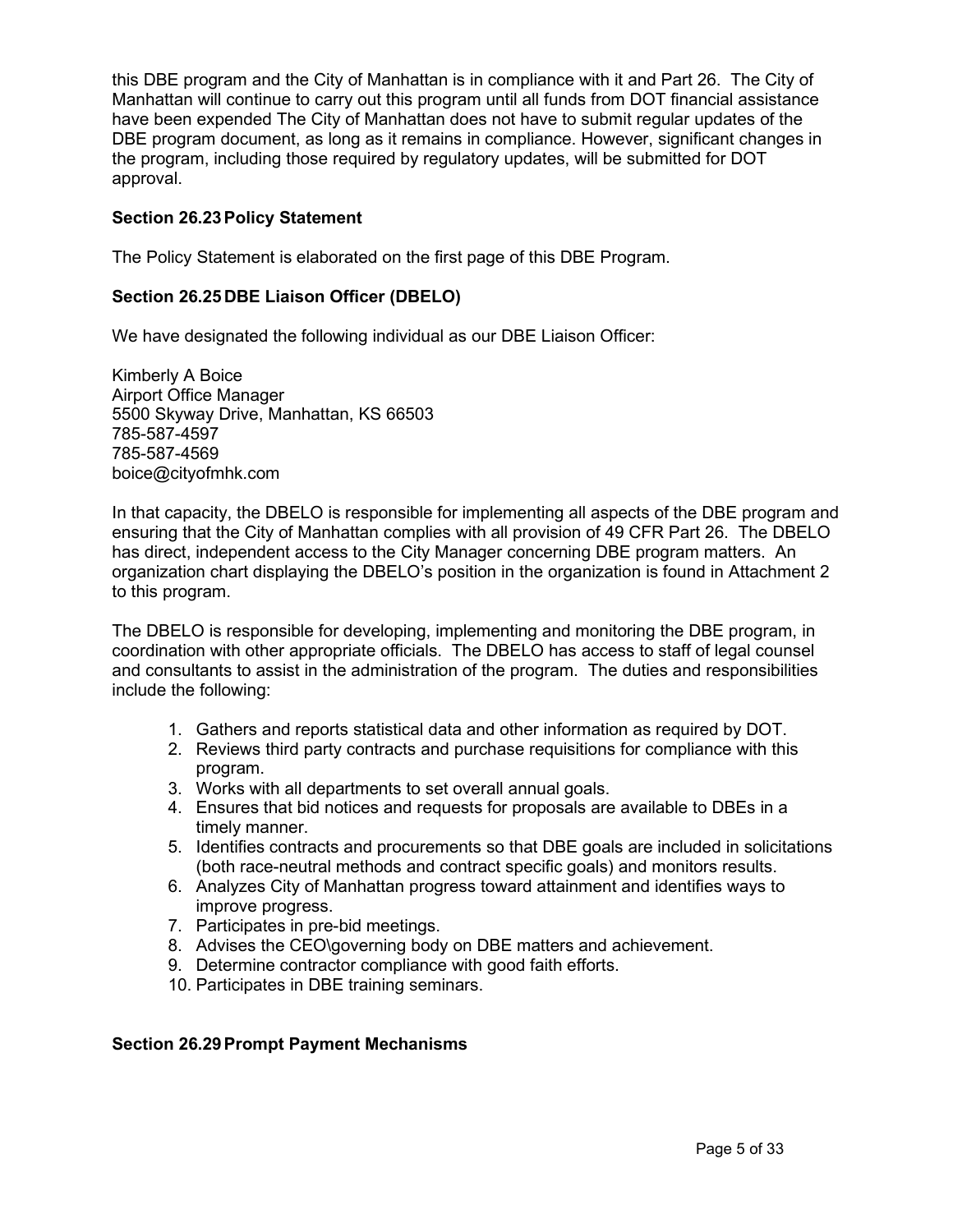The City of Manhattan ensures prompt and full payment of retainage from the prime contractor to the subcontractor within *30* days after the subcontractor's work is satisfactorily completed. Pursuant to §26.29, the City of Manhattan has selected the following method to comply with this requirement:

The Contractor is required to pay all subcontractors for satisfactory performance of their contracts no later than 30 days after the Contractor has received a partial payment. The Owner must ensure prompt and full payment of retainage from the prime Contractor to the subcontractor within 30 days after the subcontractor's work is satisfactorily completed. A subcontractor's work is satisfactorily completed when all the tasks called for in the subcontract have been accomplished and documented as required by the Owner. When the Owner has made an incremental acceptance of a portion of a prime contract, the work of a subcontractor covered by that acceptance is deemed to be satisfactorily completed. From the total of the amount determined to be payable on a partial payment, 10 percent of such total amount will be deducted and retained by the Owner until the final payment is made, except as may be provided (at the Contractor's option) in the subsection 90-08 titled PAYMENT OF WITHHELD FUNDS of this section. The balance (90 percent) of the amount payable, less all previous payments, shall be certified for payment. Should the Contractor exercise his or her option, as provided in the subsection 90-08 titled PAYMENT OF WITHHELD FUNDS of this section, no such percent retainage shall be deducted. When at least 95% of the work has been completed, the Engineer shall, at the Owner's discretion and with the consent of the surety, prepare estimates of both the contract value and the cost of the remaining work to be done. The Owner may retain an amount not less than twice the contract value or estimated cost, whichever is greater, of the work remaining to be done. The remainder, less all previous payments and deductions, will then be certified for payment to the Contractor.

To implement this measure, The City of Manhattan includes the following clause from FAA Advisory Circular 150/5370-10 in each DOT-assisted prime contract:

It is understood and agreed that the Contractor shall not be entitled to demand or receive partial payment based on quantities of work in excess of those provided in the proposal or covered by approved change orders or supplemental agreements, except when such excess quantities have been determined by the Engineer to be a part of the final quantity for the item of work in question. No partial payment shall bind the Owner to the acceptance of any materials or work in place as to quality or quantity. All partial payments are subject to correction at the time of final payment as provided in the subsection 90-09 titled ACCEPTANCE AND FINAL PAYMENT of this section.

## **Section 26.31Directory**

The *City of Manhattan* uses the State of Kansas DBE directory, maintained by the State. The directory lists the firm's name, address, phone number, date of the most recent certification, and the type of work the firm has been certified to perform as a DBE. In addition, the directory lists each type of work for which a firm is eligible to be certified by using the most specific NAICS code available to describe each type of work.

We will make the Directory available as follows by directing interested parties to the Kansas Department of Transportation's website. The Directory may be found at *[http://www.ksdot.org/bureaus/divadmin/civilrights/,](http://www.ksdot.org/bureaus/divadmin/civilrights/)* this information is also shown on Attachment 3.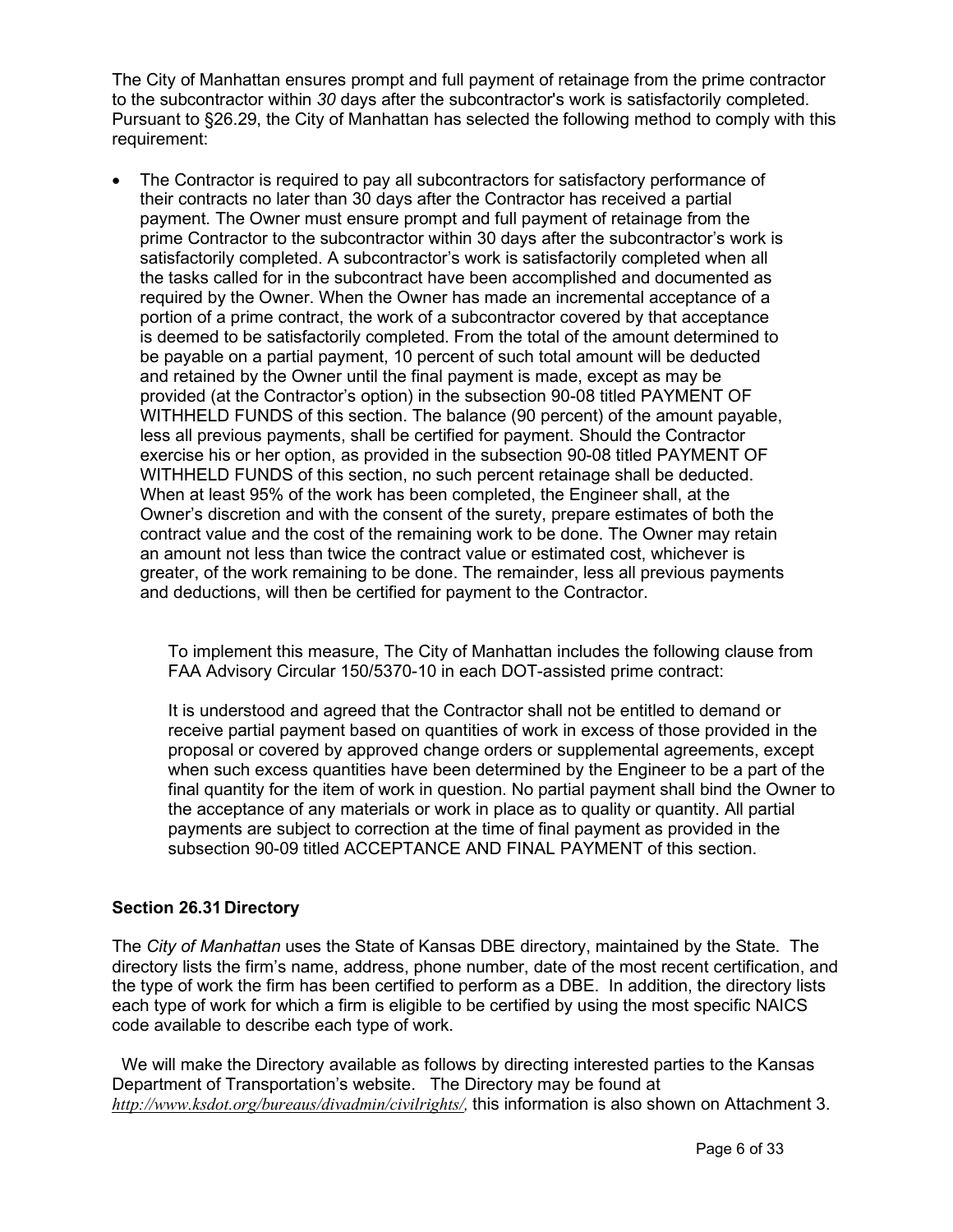## **Section 26.33Over-concentration**

The City of Manhattan has not identified that over-concentration exists in the types of work that DBEs perform.

## **Section 26.35Business Development Programs**

The City of Manhattan has not established a business development program.

## **Section 26.37 Monitoring Responsibilities**

The City of Manhattan implements and carries out appropriate mechanisms to ensure compliance with 49 CFR Part 26 program requirements by all program participants, including prompt payment, and describes and set forth these mechanisms in the City of Manhattan's DBE program.

The City of Manhattan actively monitors participation by maintaining a running tally of actual DBE attainments (e.g., payments actually made to DBE firms), including a means of comparing these attainments to commitments.

- We will bring to the attention of the Department of Transportation any false, fraudulent, or dishonest conduct in connection with the program, so that DOT can take the steps (e.g., referral to the Department of Justice for criminal prosecution, referral to the DOT Inspector General, action under suspension and debarment or Program Fraud and Civil Penalties rules) provided in 26.107.
- We will implement similar action under our own legal authorities, including responsibility determinations in future contracts. Attachment 7 lists the regulation, provisions, and contract remedies available to us in the events of non-compliance with the DBE regulation by a participant in our DBE Program.

## **Monitoring Payments to DBEs and Non-DBEs**

The City of Manhattan undertakes ongoing monitoring of prime payments to subcontractors over the course of any covered contract. Such monitoring activities will be accomplished through the following method(s):

- The City of Manhattan will implement a mechanism that will provide for a running tally of actual DBE attainments (e.g., payment actually made to DBE firms), including a means of comparing these attainments to commitments. In our reports of DBE participation to DOT, we will show both commitments and attainments, as required by the DOT uniform reporting form. With each pay request the prime contractor will be required to submit a list of all payments made to subcontractors, both DBE and non-DBE. A sample form is shown as Attachment 10, contractors will submit this form with each payment request or submit the information using their own format.
- Following each payment made to prime contractor, sub-contractors will be notified of such payment by email. The email will include the amount of payment and date payment was made.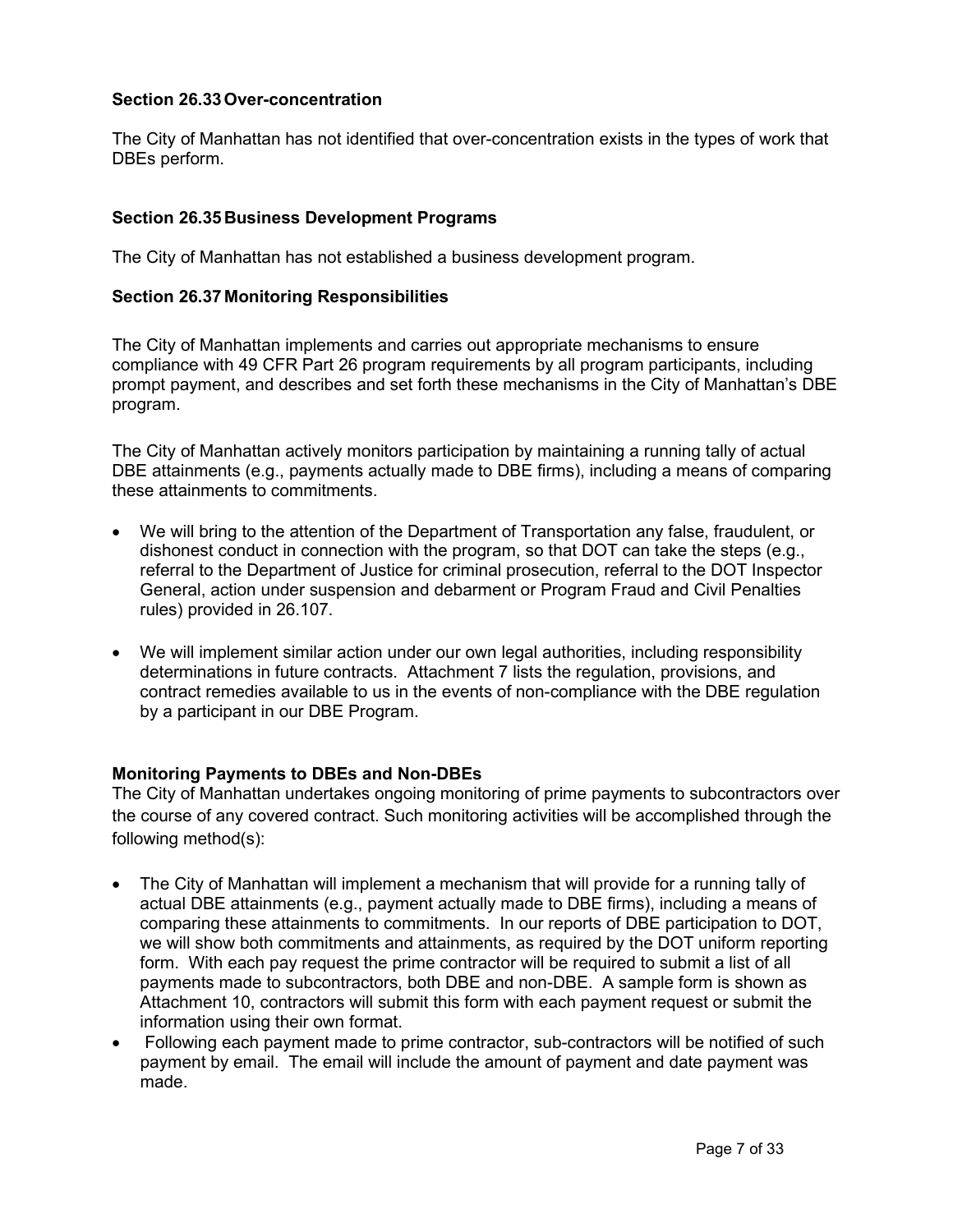The City of Manhattan requires prime contractors to maintain records and documents of payments to subcontractors, including DBEs, for a minimum of three (3) years unless otherwise provided by applicable record retention requirements for the City of Manhattan's financial assistance agreement, whichever is longer. These records will be made available for inspection upon request by any authorized representative of the City of Manhattan or DOT. This reporting requirement extends to all subcontractors, both DBE and non-DBE.

- The City of Manhattan proactively reviews contract payments to subcontractors including DBEs once a quarter Payment reviews will evaluate whether the actual amount paid to DBE subcontractors is equivalent to the amounts reported to the City of Manhattan by the prime contractor.
- Prompt Payment Dispute Resolution
- The City of Manhattan will take the following steps to resolve disputes as to whether work has been satisfactorily completed for purposes of §26.29.
- If the City of Manhattan is notified of a dispute involving work being satisfactorily completed, a meeting will take place where the prime contractor, subcontractor, project manager and airport director are present.
- The City of Manhattan has established, as part of its DBE program, the following mechanism(s) to ensure prompt payment and return of retainage [examples of mechanisms include the following]:

The Owner may withhold payment in whole or in part on an approved request for payment to the extent necessary to protect the Owner from loss on account of any of the following causes discovered by the Engineer subsequent to approval of a request for payment.

- Evidence indicating the probable filing of claims by other parties against the
- Contractor.
- Failure of the Contractor to make payments to Sub-Contractors, material suppliers or
- labor.

Prompt Payment Complaints

- Complaints by subcontractors regarding the prompt payment requirements are handled according to the following procedure
- If affected subcontractor is not comfortable contracting prime directly regarding payment or unable to resolve payment discrepancies with prime, subcontractor should contact DBELO to initiate complaint.
- If filing a prompt payment complaint with the DBELO does not result in timely and meaningful action by [Recipient] to resolve prompt payment disputes, affected subcontractor may contact the responsible [operating administration] contact.
- Pursuant to Sec. 157 of the FAA Reauthorization Act of 2018, all complaints related to prompt payment will be reported in a format acceptable to the FAA, including the nature and origin of the complaint and its resolution.

Enforcement Actions for Noncompliance of Participants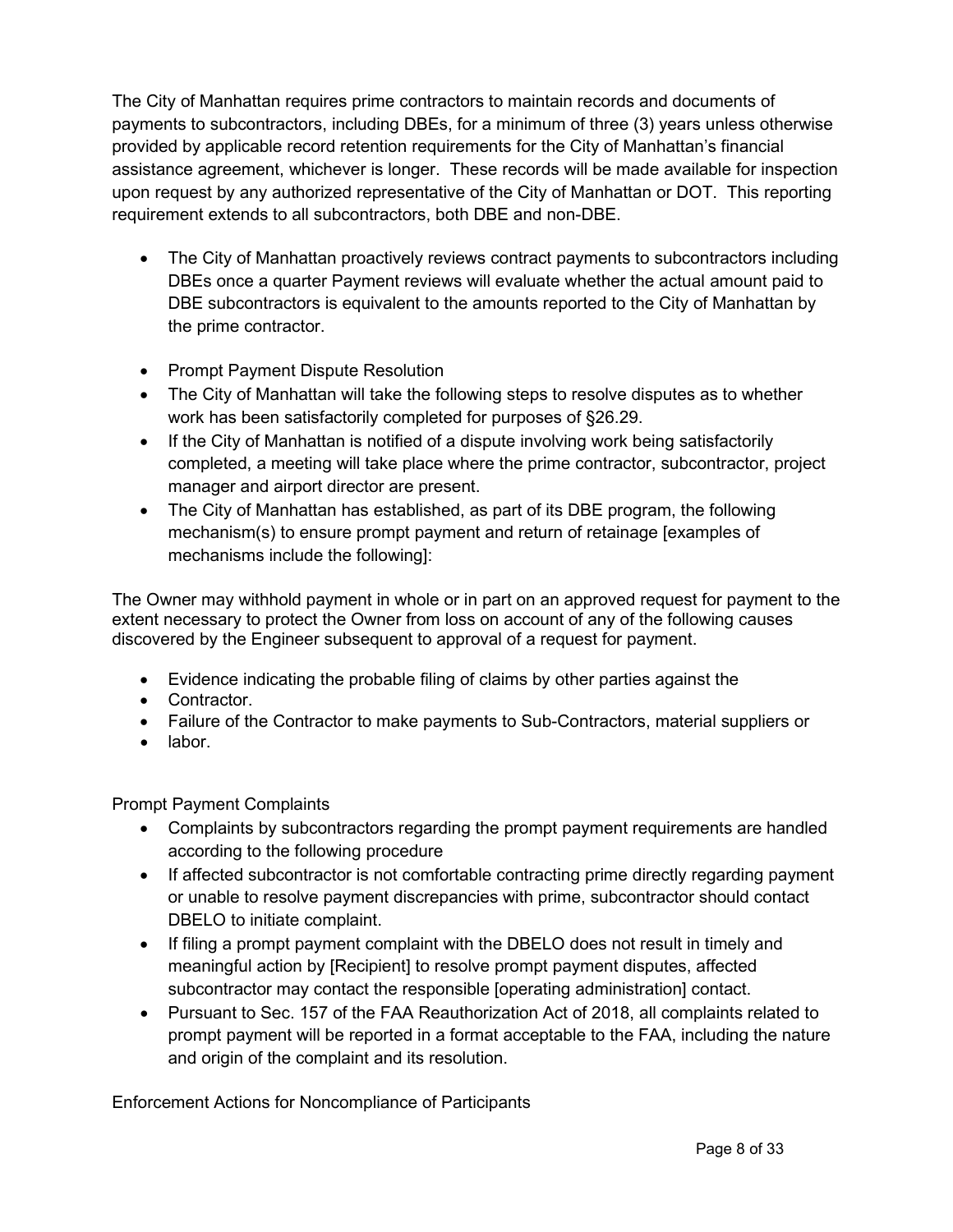The City of Manhattan will provide appropriate means to enforce the requirements of §26.29. These means include:

- 5) Withholding monthly progress payments;
- 6) Assessing sanctions;
- 7) Liquidated damages; and/or
- 8) Disqualifying the contractor from future bidding as non-responsible.

The City of Manhattan will actively implement the enforcement actions detailed above.

### Monitoring Contracts and Work Sites

The City of Manhattan reviews contracting records and engages in active monitoring of work sites to ensure that work committed to DBEs at contract award or subsequently (e.g., as the result of modification to the contract) is actually performed by the DBEs to which the work was committed. Work site monitoring is performed by the DBELO and/or the contract administrator. Contracting records are reviewed by the DBELO. The City of Manhattan will maintain written certification that contracting records have been reviewed and work sites have been monitored for this purpose.

## **Section 26.39Fostering small business participation.**

The City of Manhattan will structure contracting requirements to facilitate competition by small business concerns, taking all reasonable steps to eliminate obstacles to their participation, including unnecessary and unjustified bundling of contract requirements that may preclude small business participation in procurements as prime contractors or subcontractors.

The City of Manhattan's small business element is incorporated as Attachment 4 to this DBE Program. We will actively implement the program elements to foster small business participation; doing so is a requirement of good faith implementation of our DBE program.

# **SUBPART C – GOALS, GOOD FAITH EFFORTS, AND COUNTING**

## **Section 26.43Set-asides or Quotas**

The City of Manhattan does not use quotas in any way in the administration of this DBE program.

## **Section 26.45Overall Goals**

The City of Manhattan will establish an overall DBE goal covering a three-year federal fiscal year period if we anticipate awarding FAA funded prime contracts exceeding \$250,000 during any one or more of the reporting fiscal years within the three-year goal period. In accordance with Section 26.45(f) the City of Manhattan will submit its Overall Three-year DBE Goal to FAA by August 1 as required by the established schedule below.

| <b>Airport Type</b>    | <b>Region</b>      | Date Due<br>(Goal Period)                | <b>Next Goal Due</b><br>(Goal Period)     |
|------------------------|--------------------|------------------------------------------|-------------------------------------------|
| <b>Non-Hub Primary</b> | <b>All Regions</b> | <b>August 1 2021</b><br>(2022/2023/2024) | <b>August 1, 2024</b><br>(2025/2026/2027) |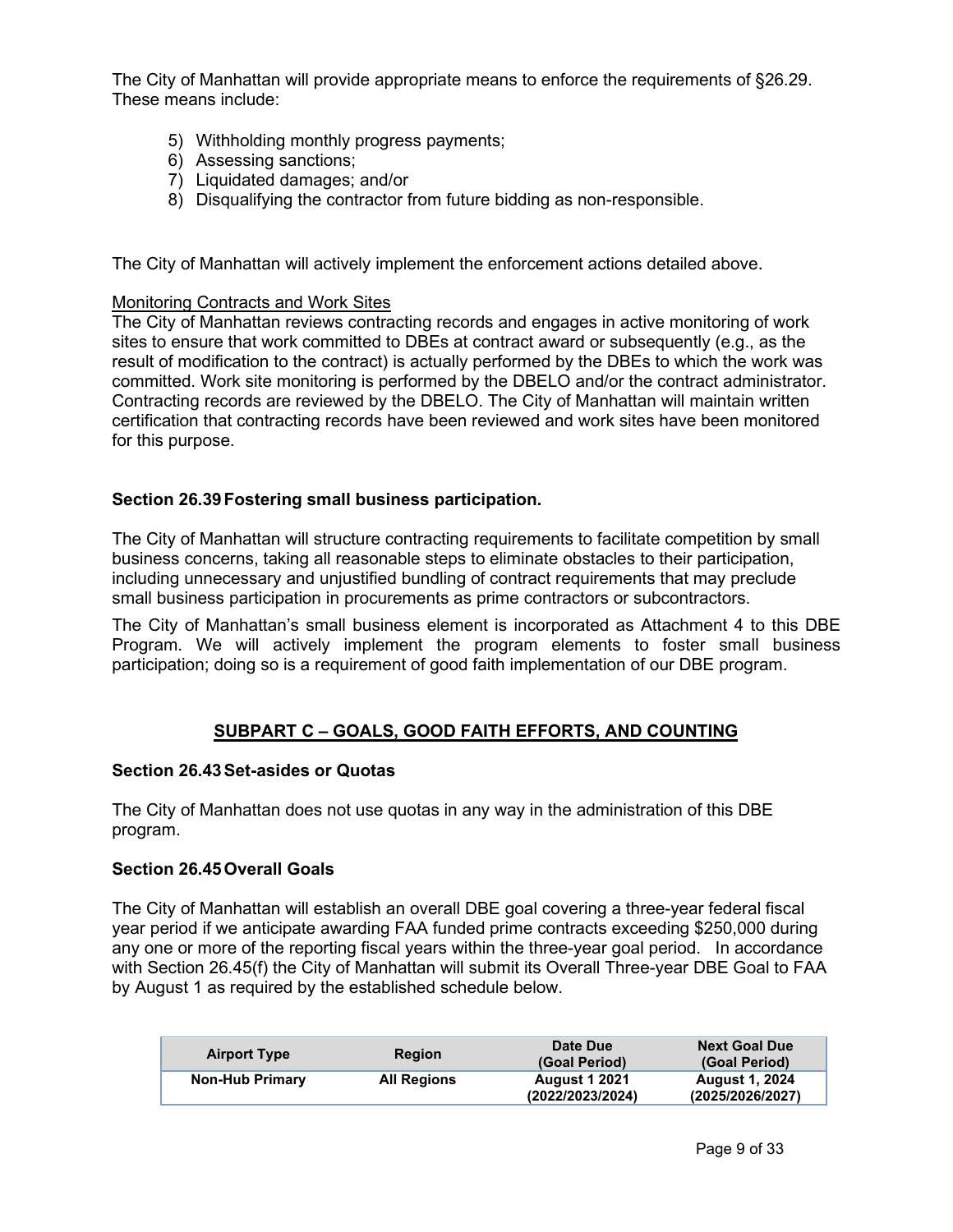DBE goals will be established for those fiscal years we anticipate awarding DOT-assisted prime contracts exceeding \$250,000 during the three-year period. The DBE goals will be established in accordance with the 2-step process as specified in 49 CFR Part 26.45. If the City of Manhattan does not anticipate awarding more than \$250,000 in DOT-assisted prime contracts during any of the years within the three-year reporting period, we will not develop an overall goal; however, this DBE Program will remain in effect and the City of Manhattan will seek to fulfill the objectives outlined in 49 CFR Part 26.1.

The first step is to determine the relative availability of DBEs in the market area, "base figure". The second step is to adjust the "base figure" percentage from Step 1 so that it reflects as accurately as possible the DBE participation the recipient would expect in the absence of discrimination based on past participation, a disparity study and/or information about barriers to entry to past competitiveness of DBEs on projects.

We will begin using our overall goal on October 1 of the reporting period, unless we have received other instructions from DOT. If we establish a goal on a project basis, we will begin using our goal by the time of the first solicitation for a DOT-assisted contract for the project.

A description of the methodology to calculate the overall goal and the goal calculations can be found in Attachment 4 to this program.

### **Section 26.47 Failure to meet overall goals.**

The City of Manhattan will maintain an approved DBE Program and overall DBE goal, if applicable as well as administer our DBE Program in good faith to be considered to be in compliance with this part.

If the City of Manhattan awards and commitments shown on our Uniform Report of Awards or Commitments and Payments at the end of any fiscal year are less than the overall goal applicable to that fiscal year, we will do the following in order to be regarded by the Department as implementing your DBE Program in good faith:

(1) Analyze in detail the reasons for the difference between the overall goal and our awards and commitments in that fiscal year;

(2) Establish specific steps and milestones to correct the problems we have identified in our analysis and to enable us to meet fully your goal for the new fiscal year;

(3) [Recipient] will submit, within 90 days of the end of the fiscal year, the analysis and corrective actions developed under paragraphs (c) (1) and (2) of this section to the FAA for approval. *(Note: Only to CORE (OEP) Airports. all other airports must retain analysis and corrective actions in records for three years and make it available to FAA on request.)*

### **Section 26.51(a-c) Breakout of Estimated Race-Neutral & Race-Conscious Participation**

The breakout of estimated race-neutral and race-conscious participation can be found in Attachment 4 to this program.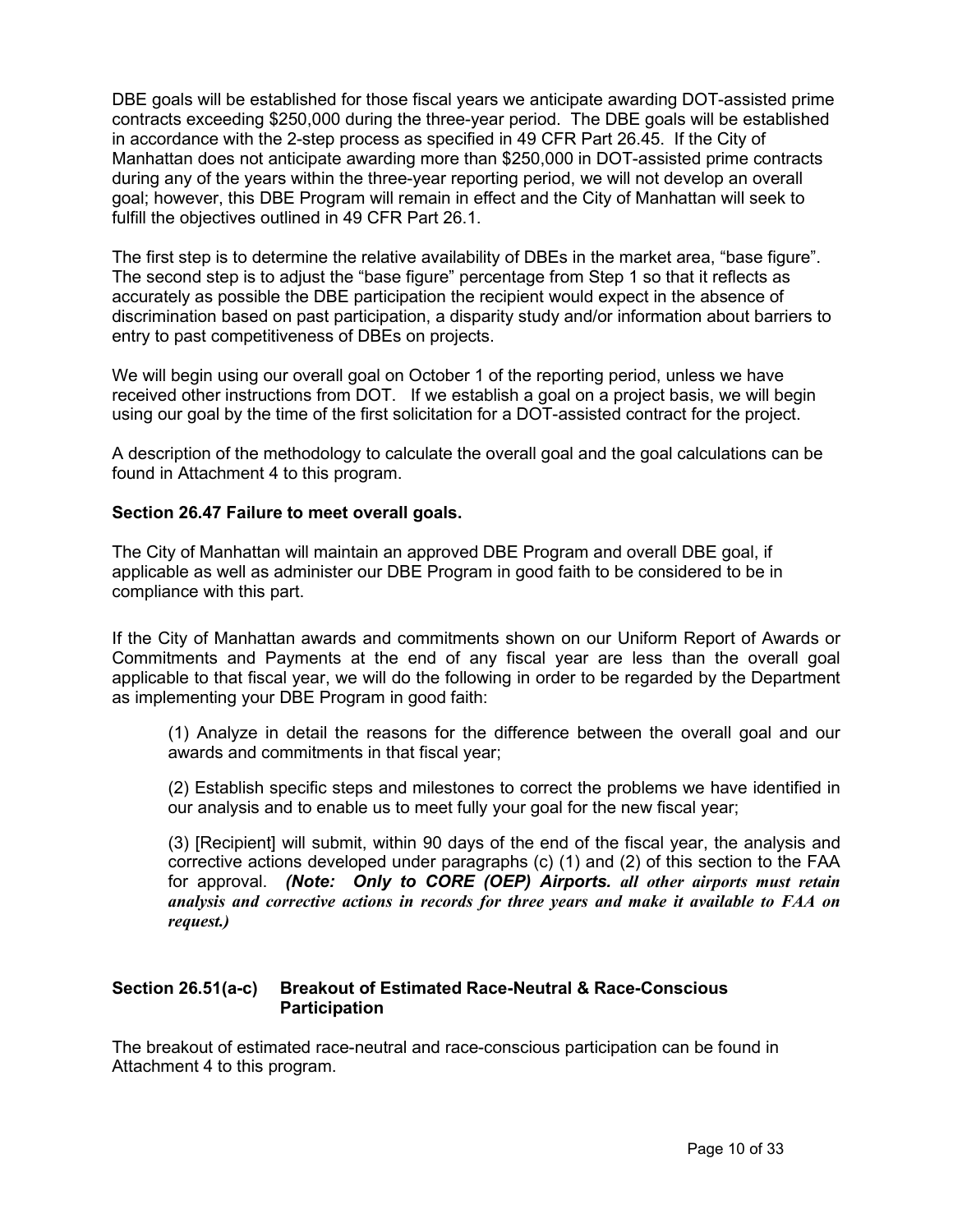## **Section 26.51(d-g) Contract Goals**

The City of Manhattan will arrange solicitations, times for the presentation of bids, quantities, specifications, and delivery schedules in ways that facilitate participation by DBEs and other small businesses and by making contracts more accessible to small businesses, by means such as those provided under § 26.39..

If our approved projection under paragraph (c) of this section estimates that we can meet our entire overall goal for a given year through race-neutral means, we will implement our program without setting contract goals during that year, unless it becomes necessary in order meet our overall goal.

We will establish contract goals only on those DOT-assisted contracts that have subcontracting possibilities. We need not establish a contract goal on every such contract, and the size of contract goals will be adapted to the circumstances of each such contract (e.g., type and location of work, availability of DBEs to perform the particular type of work.)

We will express our contract goals as a percentage of the total amount of a DOT-assisted contract.

### **Section 26.53Good Faith Efforts Procedures**

### Demonstration of good faith efforts (26.53(a) & (c))

The obligation of the bidder/offeror is to make good faith efforts. The bidder/offeror can demonstrate that it has done so either by meeting the contract goal or documenting good faith efforts. Examples of good faith efforts are found in Appendix A to Part 26.

Kimberly Boice, Airport Office Manager, with support from Airport Consultant, is responsible for determining whether a bidder/offeror who has not met the contract goal has documented sufficient good faith efforts to be regarded as Responsive

We will ensure that all information is complete and accurate and adequately documents the bidder/offeror's good faith efforts before we commit to the performance of the contract by the bidder/offeror.

### Information to be submitted (26.53(b))

The City of Manhattan treats bidder/offers' compliance with good faith efforts' requirements as a matter of responsiveness

**Responsiveness -** Each solicitation for which a contract goal has been established will require all bidders/offerors to submit the following information at the time of bid:

- 1. The names and addresses of DBE firms that will participate in the contract;
- 2. A description of the work that each DBE will perform;
- 3. The dollar amount of the participation of each DBE firm participating;
- 4. Written and signed documentation of commitment to use a DBE subcontractor whose participation it submits to meet a contract goal;
- 5. Written and signed confirmation from the DBE that it is participating in the contract as provided in the prime contractors commitment and
- 6. If the contract goal is not met, evidence of good faith efforts.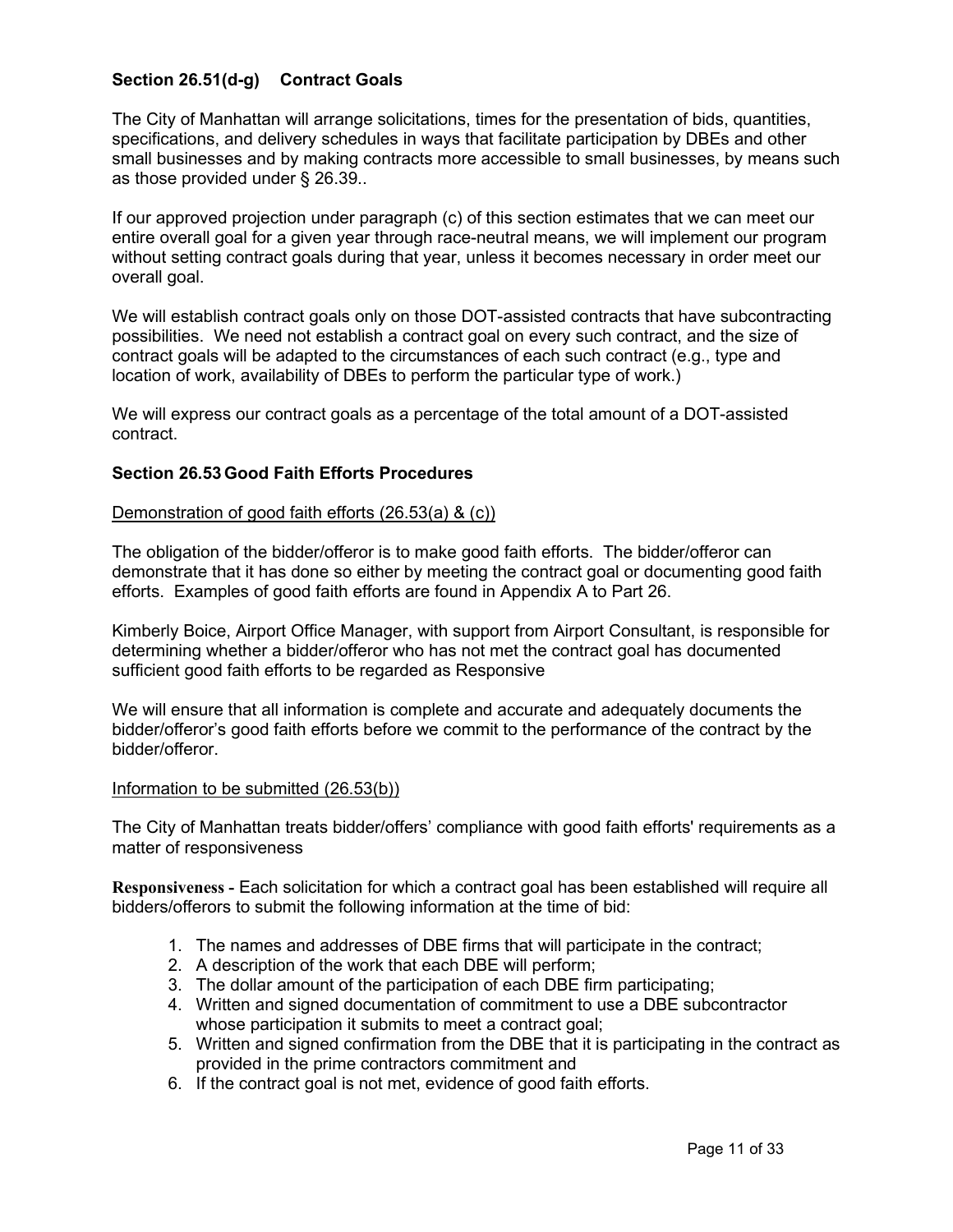## Administrative reconsideration (26.53(d))

Within 7 business days of being informed by City of Manhattan that it is not responsive because it has not documented sufficient good faith efforts, a bidder/offeror may request administrative reconsideration. Bidder/offerors should make this request in writing to the following reconsideration official: Jesse R. Romo, Airport Director, 5500 Skyway Drive, Suite 120, Manhattan KS, 66503, 785-587-4565, romo@cityofmhk.com. The reconsideration official will not have played any role in the original determination that the bidder/offeror did not document sufficient good faith efforts.

As part of this reconsideration, the bidder/offeror will have the opportunity to provide written documentation or argument concerning the issue of whether it met the goal or made adequate good faith efforts to do so. The bidder/offeror will have the opportunity to meet in person with our reconsideration official to discuss the issue of whether it met the goal or made adequate good faith efforts to do. We will send the bidder/offeror a written decision on reconsideration, explaining the basis for finding that the bidder did or did not meet the goal or make adequate good faith efforts to do so. The result of the reconsideration process is not administratively appealable to the Department of Transportation.

### Good Faith Efforts when a DBE is replaced on a contract (26.53(f))

The City of Manhattan will require a contractor to make good faith efforts to replace a DBE that is terminated or has otherwise failed to complete its work on a contract with another certified DBE, to the extent needed to meet the contract goal. We will require the prime contractor to notify the DBE Liaison officer immediately of the DBE's inability or unwillingness to perform and provide reasonable documentation.

In this situation, we will require the prime contractor to obtain our prior approval of the substitute DBE and to provide copies of new or amended subcontracts, or documentation of good faith efforts.

We will provide such written consent only if we agree, for reasons stated in our concurrence document, that the prime contractor has good cause to terminate the DBE firm. For purposes of this paragraph, good cause includes the following circumstances:

- (1) The listed DBE subcontractor fails or refuses to execute a written contract;
- (2) The listed DBE subcontractor fails or refuses to perform the work of its subcontract in a way consistent with normal industry standards. Provided however, that good cause does not exist if the failure or refusal of the DBE subcontractor to perform its work on the subcontract results from the bad faith or discriminatory action of the prime contractor;
- (3) The listed DBE subcontractor fails or refuses to meet the prime contractor's reasonable, non-discriminatory bond requirements.
- (4) The listed DBE subcontractor becomes bankrupt, insolvent, or exhibits credit unworthiness;
- (5) The listed DBE subcontractor is ineligible to work on public works projects because of suspension and debarment proceedings pursuant to 2 CFR Parts 180, 215 and 1,200 or applicable state law;
- (6) We have determined that the listed DBE subcontractor is not a responsible contractor;
- (7) The listed DBE subcontractor voluntarily withdraws from the project and provides to us written notice of its withdrawal;
- (8) The listed DBE is ineligible to receive DBE credit for the type of work required;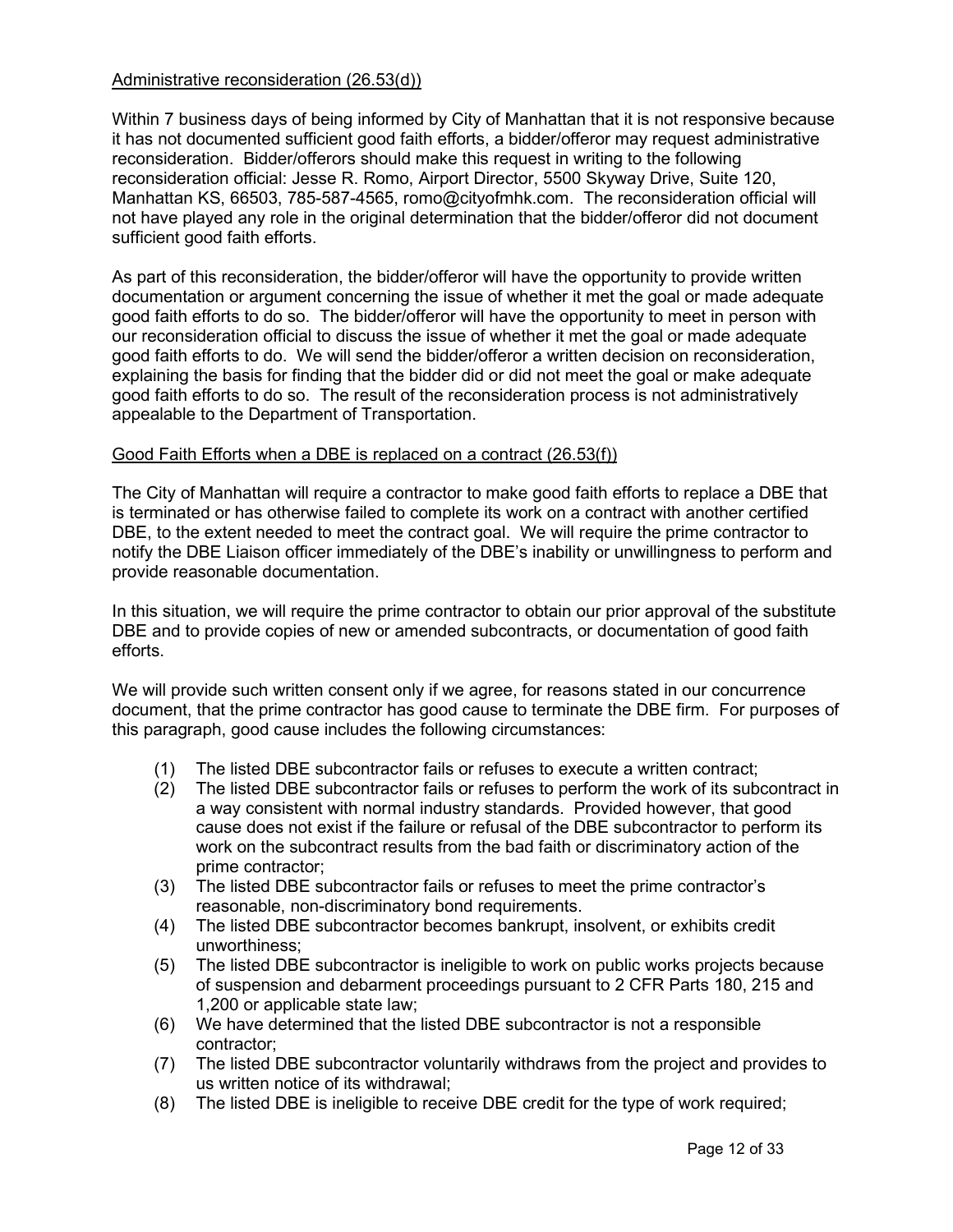- (9) A DBE owner dies or becomes disabled with the result that the listed DBE contractor is unable to complete its work on the contract;
- (10) Other documented good cause that we have determined compels the termination of the DBE subcontractor. Provided, that good cause does not exist if the prime contractor seeks to terminate a DBE it relied upon to obtain the contract so that the prime contractor can self-perform the work for which the DBE contractor was engaged or so that the prime contractor can substitute another DBE or non-DBE contractor after contract award.

Before transmitting to us its request to terminate and/or substitute a DBE subcontractor, the prime contractor must give notice in writing to the DBE subcontractor, with a copy to us, of its intent to request to terminate and/or substitute, and the reason for the request.

The prime contractor must give the DBE five days to respond to the prime contractor's notice and advise us and the contractor of the reasons, if any, why it objects to the proposed termination of its subcontract and why we should not approve the prime contractor's action. If required in a particular case as a matter of public necessity (*e.g.,* safety), we may provide a response period shorter than five days.

In addition to post-award terminations, the provisions of this section apply to pre-award deletions of or substitutions for DBE firms put forward by offerors in negotiated procurements.

If the contractor fails or refuses to comply in the time specified, our contracting office will issue an order stopping all or part of payment/work until satisfactory action has been taken. If the contractor still fails to comply, the contracting officer may issue a termination for default proceeding.

## Sample Bid Specification:

The requirements of 49 CFR Part 26, Regulations of the U.S. Department of Transportation, apply to this contract. It is the policy of the *City of Manhattan* to practice nondiscrimination based on race, color, sex, or national origin in the award or performance of this contract. All firms qualifying under this solicitation are encouraged to submit bids/proposals. Award of this contract will be conditioned upon satisfying the requirements of this bid specification. These requirements apply to all bidders/offerors, including those who qualify as a DBE. A DBE contract goal of 9 percent has been established for this contract. The bidder/offeror shall make good faith efforts, as defined in Appendix A, 49 CFR Part 26 (attachment 1), to meet the contract goal for DBE participation in the performance of this contract.

The bidder/offeror will be required to submit the following information: (1) the names and addresses of DBE firms that will participate in the contract; (2) a description of the work that each DBE firm will perform; (3) the dollar amount of the participation of each DBE firm participating; (4) Written documentation of the bidder/offeror's commitment to use a DBE subcontractor whose participation it submits to meet the contract goal; (5) Written confirmation from the DBE that it is participating in the contract as provided in the commitment made under (4); and (6) if the contract goal is not met, evidence of good faith efforts.

Attachment 6: Demonstration of Good Faith Efforts or Good Faith Effort Plan, Forms 1 & 2 will be required from all firms submitting bids.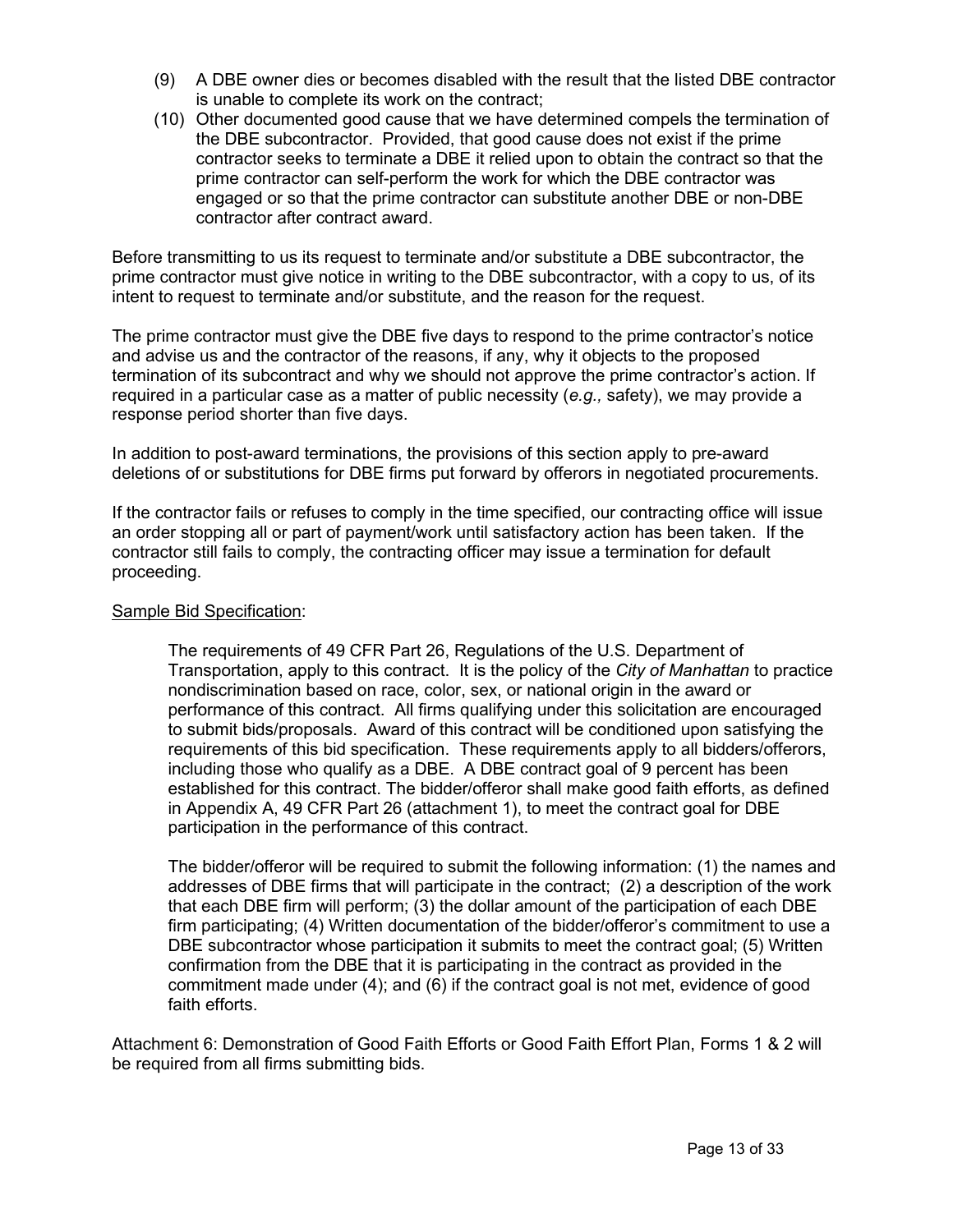## **Section 26.55Counting DBE Participation**

We will count DBE participation toward overall and contract goals as provided in 49 CFR 26.55. We will not count the participation of a DBE subcontract toward a contractor's final compliance with its DBE obligations on a contract until the amount being counted has actually been paid to the DBE.

## **SUBPART D – CERTIFICATION STANDARDS**

## **Section 26.61 – 26.73 Certification Process**

The City of Manhattan does not certify DBE firms. The City of Manhattan will accept firms who have been certified by the State of Kansas.

## **SUBPART E – CERTIFICATION PROCEDURES**

## **Section 26.81Unified Certification Programs**

The City of Manhattan is not a member of a Unified Certification Program (UCP).

# **SUBPART F – COMPLIANCE AND ENFORCEMENT**

## **Section 26.109 Information, Confidentiality, Cooperation**

We will safeguard from disclosure to third parties information that may reasonably be regarded as confidential business information, consistent with Federal, state, and local law.

Notwithstanding any provision of Federal or state law, we will not release any information that may reasonably be construed as confidential business information to any third party without the written consent of the firm that submitted the information. This includes applications for DBE certification and supporting information. However, we will must transmit this information to DOT in any certification appeal proceeding under § 26.89 of this part or to any other state to which the individual's firm has applied for certification under § 26.85 of this part.

## Monitoring Payments to DBEs

We will require prime contractors to maintain records and documents of payments to DBEs for three years following the performance of the contract. These records will be made available for inspection upon request by any authorized representative of the City of Manhattan or DOT. This reporting requirement also extends to any certified DBE subcontractor.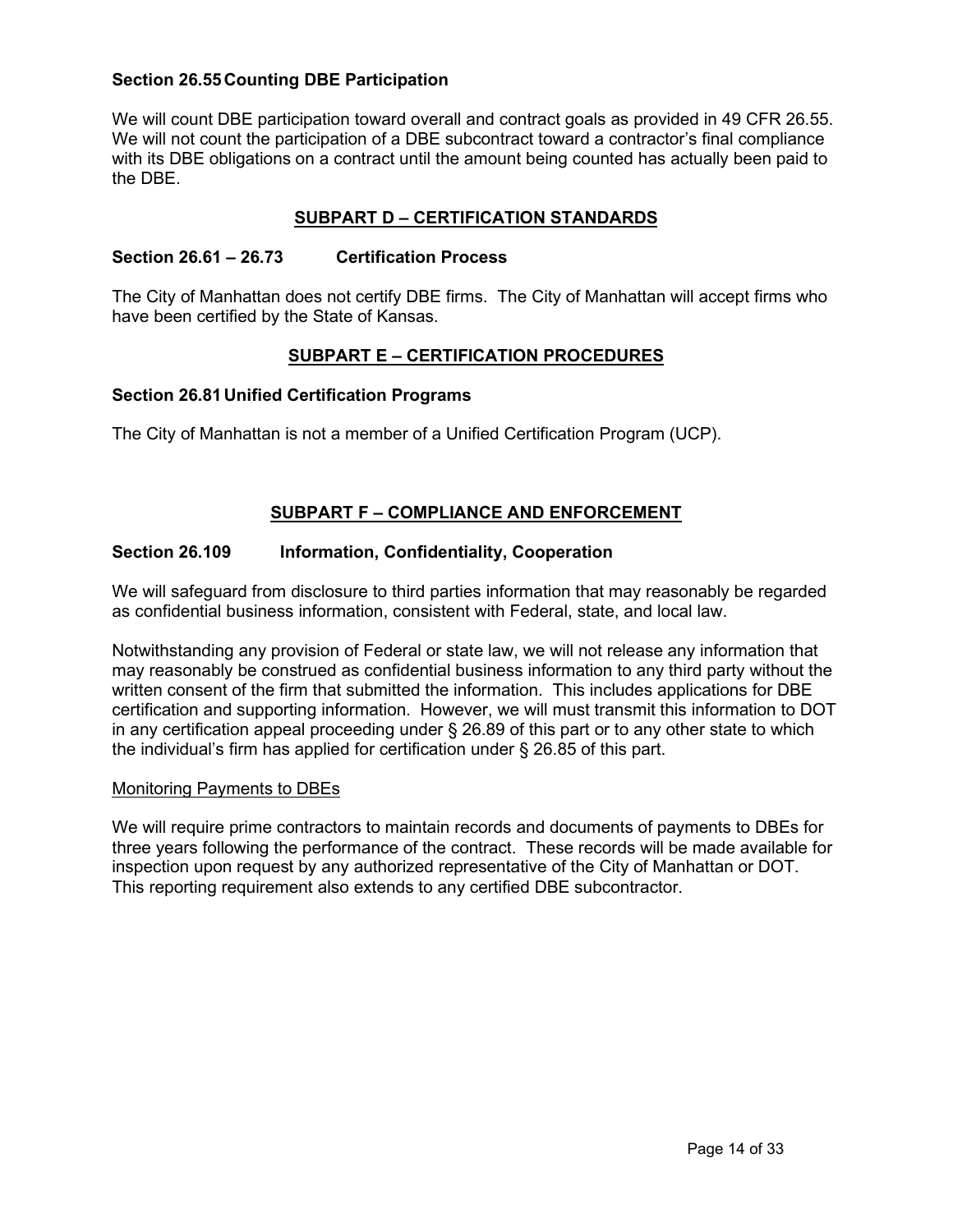- Attachment 1 Regulations: 49 CFR Part 26 or website link
- Attachment 2 Organizational Chart
- Attachment 3 DBE Directory or link to
- Attachment 4 Small Business Element
- Attachment 5 Overall Goal Calculations
- Attachment 6 Demonstration of Good Faith Efforts or Good Faith Effort Plan Forms 1 & 2
- Attachment 7 DBE Monitoring and Enforcement Mechanisms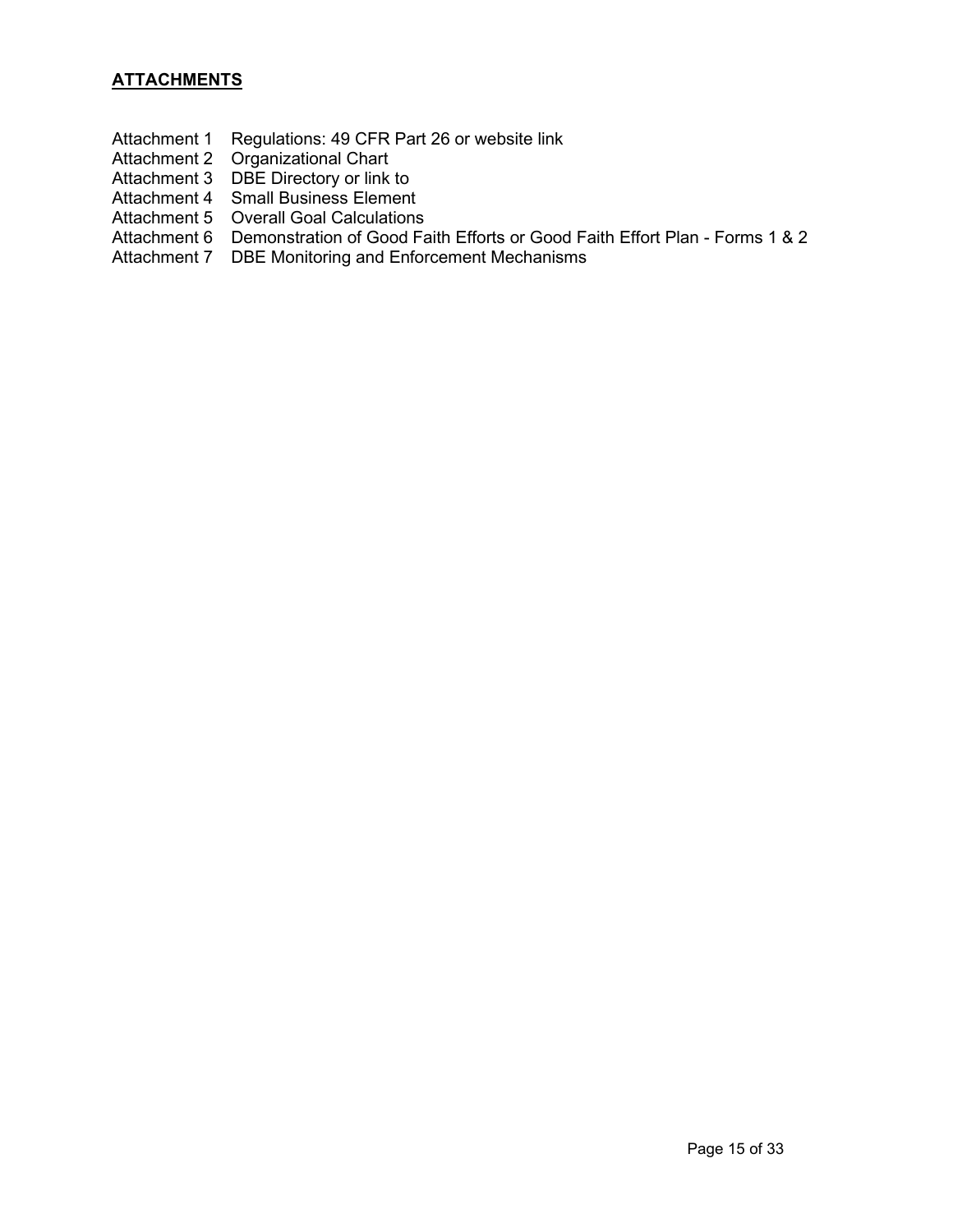Regulations: 49 CFR Part 26

Regulation can be found at: [http://www.ecfr.gov](http://www.ecfr.gov/)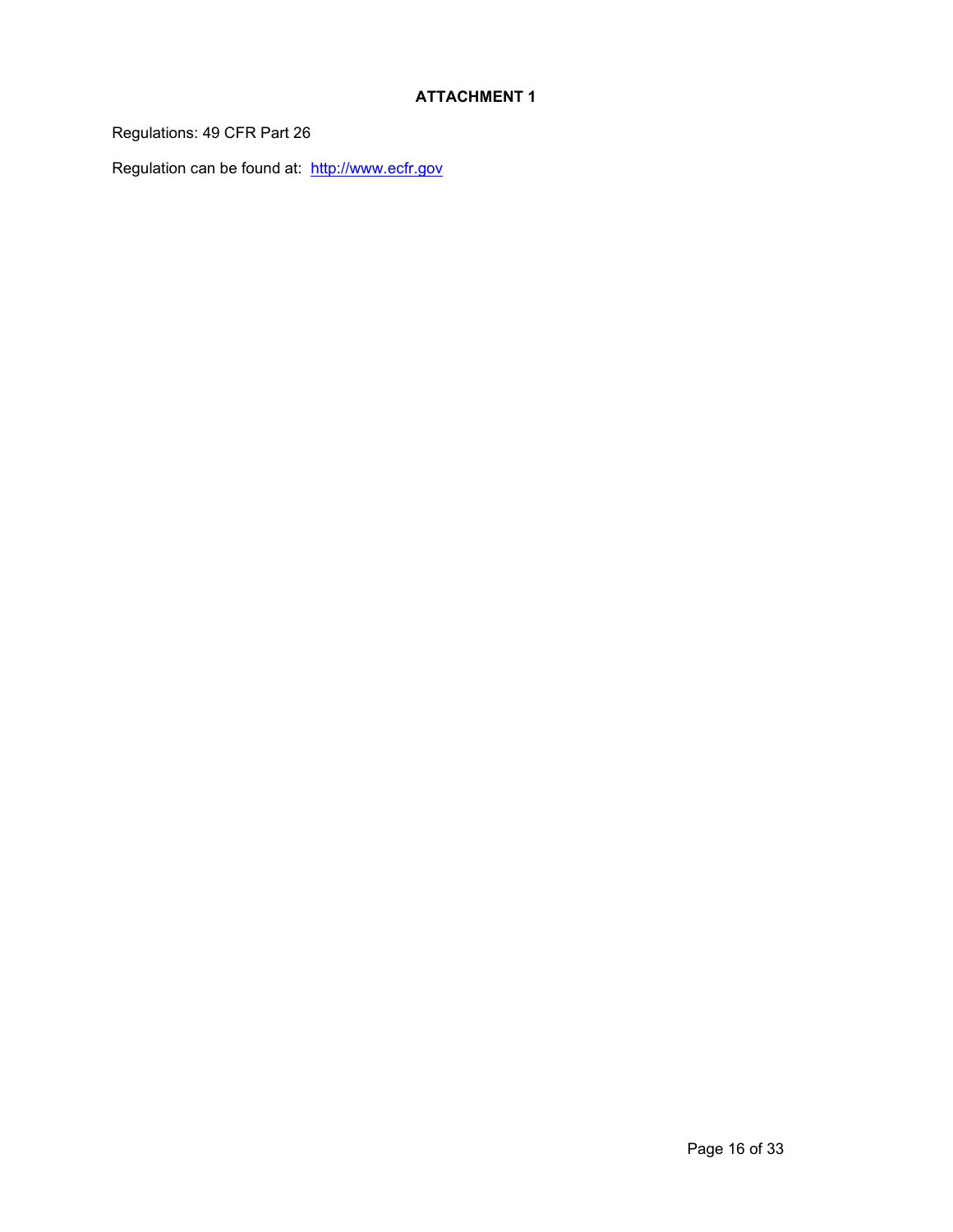# **Organizational Chart**

![](_page_16_Figure_2.jpeg)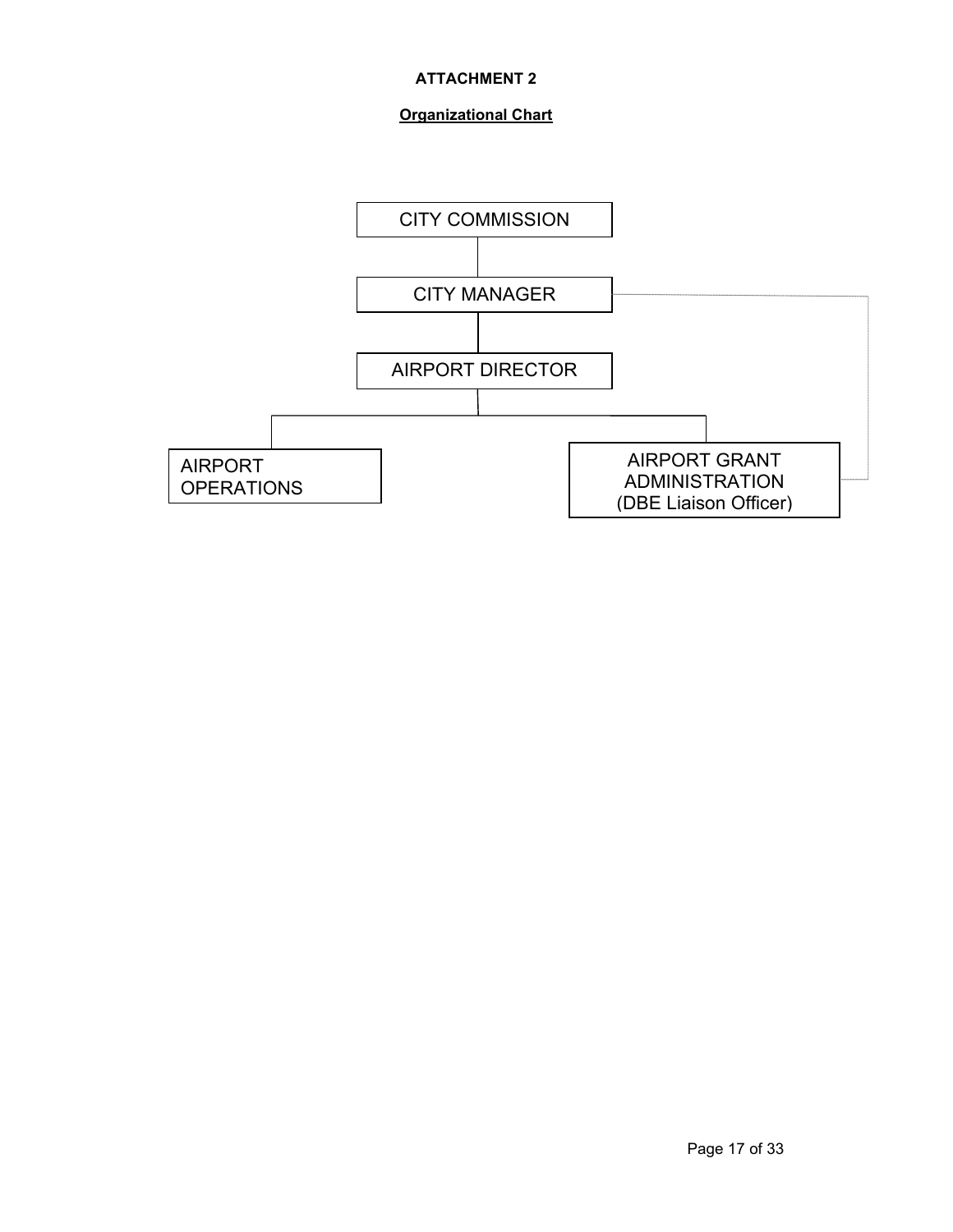DBE Directory

A current DBE Directory can be found from the Kan[sas Department of Transportation at:](http://www.ksdot.org/bureaus/divadmin/civilrights/)

<http://www.ksdot.org/bureaus/divadmin/civilrights/>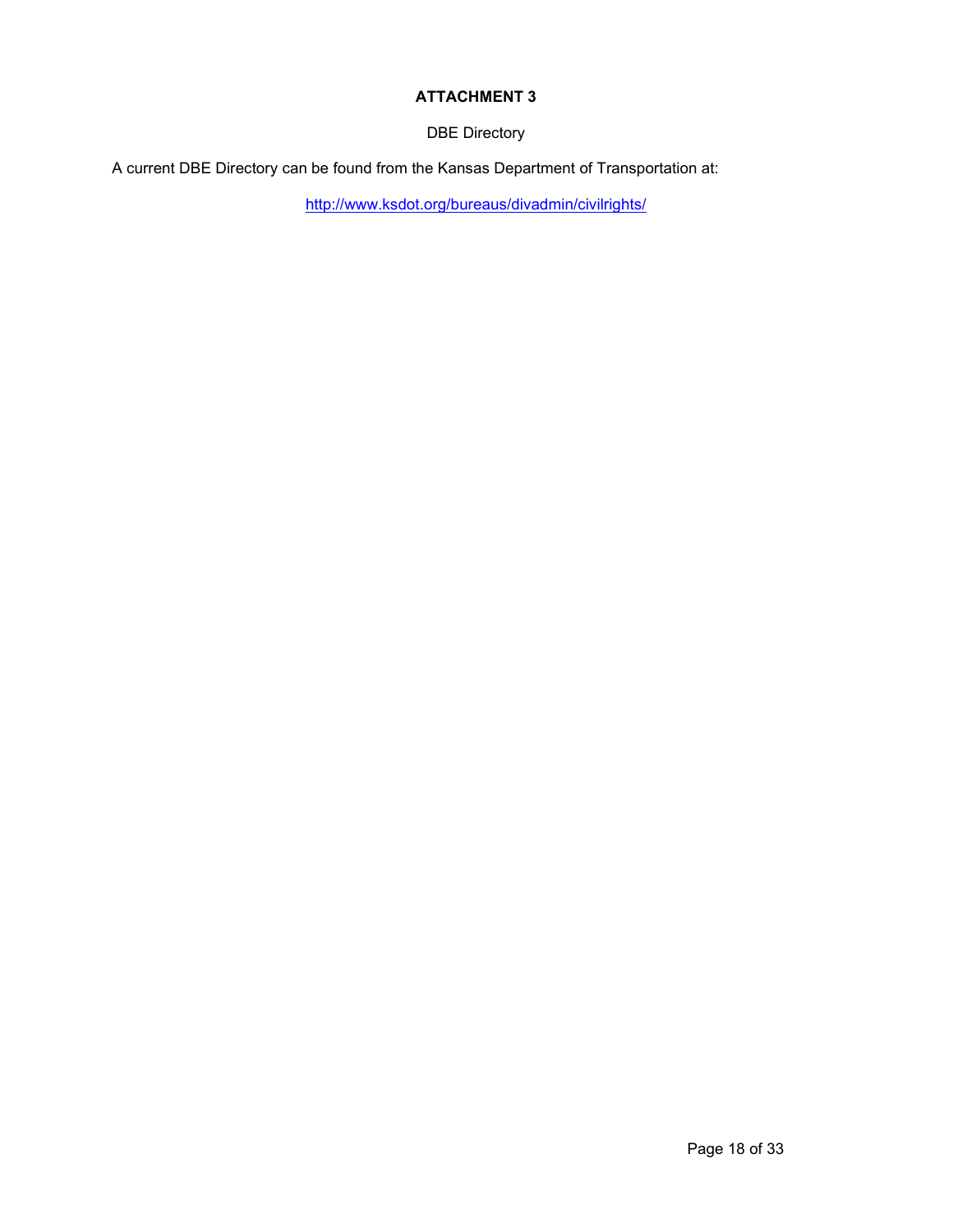#### Small Business Element

#### **1. Objective 49 CFR Part 26.39**

*Recognizing that the DBE Program goals are met through a mixture of race conscious and race neutral methods and, that by definition, DBE firms are small businesses; the Airport Sponsor seeks to implement a small business element into its current DBE policy. The Airport Sponsor is including this element to facilitate competition by and expand opportunities for small businesses. The Sponsor is committed to taking all reasonable steps to eliminate obstacles to small businesses that may preclude their participation in procurements as prime contractors or subcontractors. If necessary, the Sponsor will meet its objectives using a combination of the following methods and strategies:*

- *Set asides: Where feasible, the Sponsor will establish a percentage of the total value of all prime contract and subcontract awards to be set aside for participation by small businesses on FAAassisted contracts. A "set-aside" is the reserving of a contract or a portion of a contract exclusively for participation by small businesses. This requires that the Sponsor and its prime*  contractors/ consultants set aside a portion of the value of each contract for participation by small *businesses. A small business set-aside is open to all small businesses regardless of the owner's gender, race or geographic location. The project manager and DBELO will review FAA-assisted purchases and contracts to assess the small business opportunities, giving consideration to the size and scope of each purchase or contract to establish the set aside percentage. This set aside is in addition to the DBE contract goals which may be required pursuant to applicable law or policy. In the event that a set-aside is not established on an FAA-assisted contract, the project manager and small business officer will document why a small business set-aside is inappropriate.*
- *Unbundling: The Sponsor, where feasible, may "unbundle" projects or separate large contracts into smaller contracts which may be more suitable for small business participation. The Sponsor will conduct contract reviews on each FAA-assisted contract to determine whether portions of the project could be "unbundled" or bid separately. Similarly, the Sponsor will encourage its prime contractors or prime consultants to unbundle contracts to facilitate participation by small businesses.*
- *When feasible, the overall goal will be met through race-neutral measures to ensure that a reasonable number of prime contracts are of a size that small businesses, including DBE's, can reasonably perform.*

#### **2. Definition**

- *A small business is defined as a business that is organized for profit, has a place of business in the U.S, is independently owned and operated and is not dominant in its field on a national basis.*
- *DBE firms will be considered for the Small Business element of this program.*
- *In determining a small business, size standard should be consistent with 49 CFR 26.5 and must be no larger than the Small Business Administration's size standards. DBE firms and small firms eligible for the program should be similarly sized to reduce competitive conflict between DBE and non-DBE firms.*

#### **3. Verification**

• *Attempts to verify eligibility of firms will be performed. Any discovery of fraud or abuse by a business will be reported to the Department of Transportation and the Small Business Administration.*

#### **4. Monitoring/Record Keeping**

• *At the time of award, contractors will identify businesses intended to be used that have been identified as a small business.*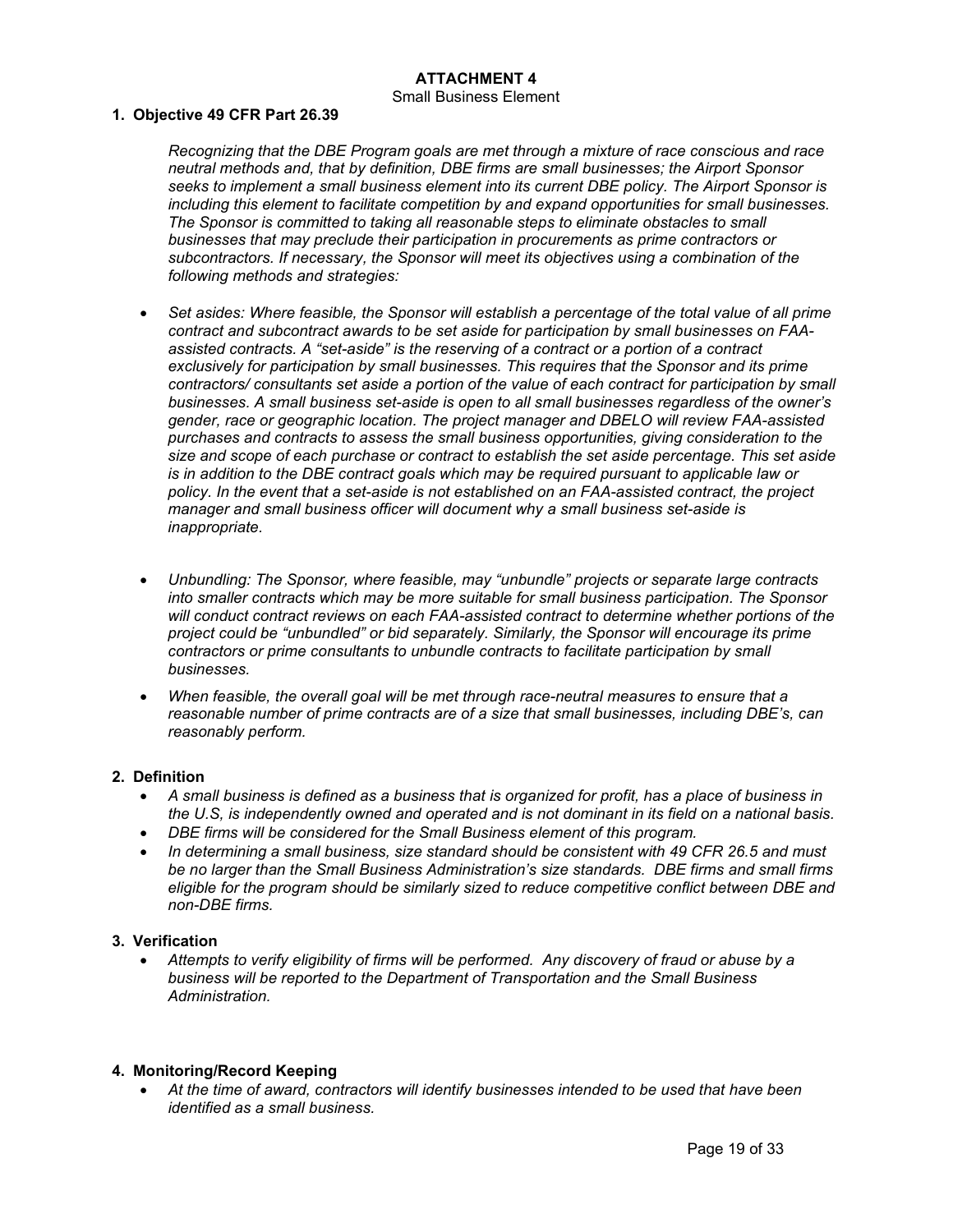### **5. Implementation Timeline**

• *The Small Business Element will be implemented within 9 months of FAA's approval of this program.*

#### **6. Assurance**

- *The City of Manhattan makes the following assurances:*
	- *1. assurance that the program is authorized under state law;*
	- *2. assurance that certified DBEs that meet the size criteria established under the program are presumptively eligible to participate in the program;*
	- *3. assurance that there are no geographic preferences or limitations imposed on any federally assisted procurement included in the program;*
	- *4. assurance that there are no limits on the number of contracts awarded to firms participating in the program but that every effort will be made to avoid creating barriers to the use of new, emerging, or untried businesses; and*
	- *5. assurance that aggressive steps will be taken to encourage those minority and women owned firms that are eligible for DBE certification to become certified.*
	- *6. assurance that the program is open to small businesses regardless of their location (i.e., that there is no local or other geographic preference).*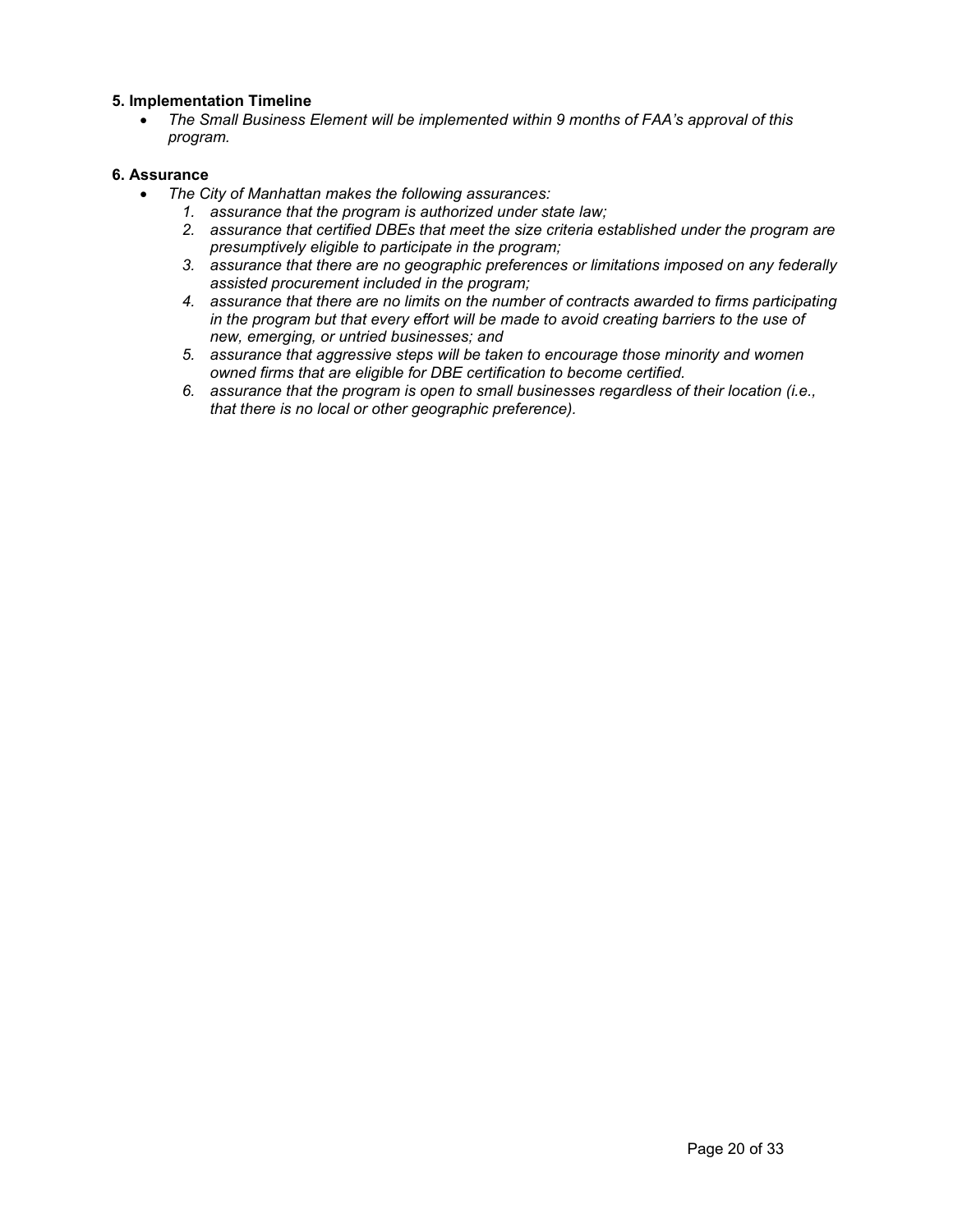### Section 26.45: Overall DBE Three-Year Goal Methodology

**Name of Recipient**: City of Manhattan, Kansas

**Goal Period**: *FY- 2022, 2023, 2024*

| DOT-assisted contract amount: | FY-2022 \$50.920.000 |
|-------------------------------|----------------------|
|                               | FY-2023 \$ 680,000   |
|                               | FY-2024 \$7.640.000  |
| Total                         | \$59,240,000         |

**Overall Three-Year Goal**: *6.7%, to be accomplished through* 0% RC and 6.7% RN

**Total dollar amount to be expended on DBE's**: \$3,951,541

**Describe the Number and Type of Projects that the airport anticipates awarding:**

Projects Fiscal Year #1

1. Runway 03/21 – Reconstruction \$46,220,000

2. Runway 03/21 Engineering Services \$ 4,700,000

Projects Fiscal Year #2

1. Taxiway A – Engineering Services - \$680,000

Projects Fiscal Year #3

1.Taxiway A – Construction - \$6,820,000 2. Taxiway A – Engineering Services \$820,000

**Market** Area: *Manhattan Regional Airport's market area includes the following counties adjacent to Riley County: Clay, Dickinson, Geary, Marshall, Pottawatomie and Washington. The following NE counties are included: Republic, Cloud, Ottawa, Saline, McPherson, Marion, Morris, Chase, Nemaha, Lyon, Jackson, Shawnee, Osage, Coffey, Brown, Doniphan, Atchison, Jefferson, Leavenworth, Wyandotte, Douglas, Johnson, Franklin, Miami, Anderson, Linn*

**Step 1. Analysis**: Actual relative availability of DBE's

Method: Use DBE Directories <http://www.ksdot.org/bureaus/divadmin/civilrights/>

and Census Bureau Data

[https://data.census.gov/cedsci/advanced?d=ANN%20Business%20Patterns%20County%20Business%2](https://data.census.gov/cedsci/advanced?d=ANN%20Business%20Patterns%20County%20Business%20Patterns) [0Patterns](https://data.census.gov/cedsci/advanced?d=ANN%20Business%20Patterns%20County%20Business%20Patterns)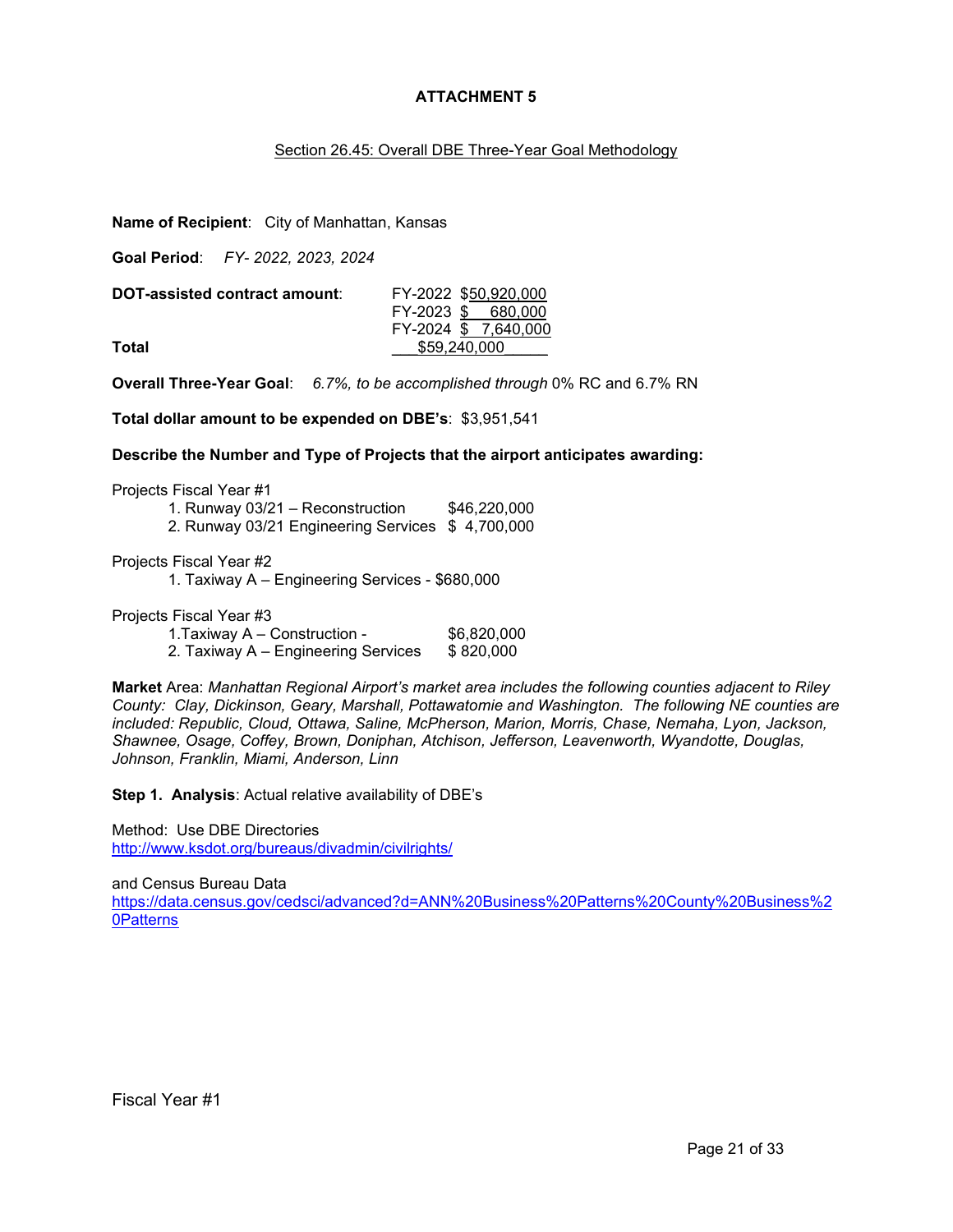For FY-[*2022*], award of the following is anticipated:

| <b>Contract Name</b>                                                 | Trade<br><b>Description</b>                     | <b>NAICS Description</b>                      | <b>NAICS</b> | Trade (\$)   | Census | <b>Directory</b> | DBE (%) | DBE(S)<br>$(= Trade $ x$<br>DBE %) |
|----------------------------------------------------------------------|-------------------------------------------------|-----------------------------------------------|--------------|--------------|--------|------------------|---------|------------------------------------|
| Runway 03/21<br>Reconstruction -<br>Construction                     | Asphalt,<br>Concrete, Dust<br>Control, Striping | Major Highway &<br><b>Street Construction</b> | 237310       | \$29,420,000 | 61     | 0                | 0%      | \$0                                |
|                                                                      | Asphalt,<br>Concrete, Dust<br>Control, Striping | Minor Highway &<br><b>Street Construction</b> | 237310       | \$8,850,000  | 61     | 19               | 31.1%   | \$2,756,557                        |
|                                                                      | Demolition,<br>Excavation,<br>Earthwork         | <b>Site Preparation</b>                       | 238910       | \$5,400,000  | 242    | 12               | 5%      | \$267,769                          |
|                                                                      | Electrical                                      | Electrical<br>Contractors                     | 238210       | \$2,550,000  | 350    | 11               | 3.1%    | \$80,143                           |
| <b>Total Contract #1</b>                                             |                                                 | \$46,220,000                                  | 714          | 42           | 6.7%   | \$3,104,469      |         |                                    |
|                                                                      |                                                 |                                               |              |              |        |                  |         |                                    |
| Runway 03/21<br>Reconstruction-<br>Engineering/CA<br><b>Services</b> | Engineering<br><b>Services</b>                  | Engineering                                   | 541330       | \$4,700,000  | 308    | 17               | 5.5%    | \$259,416                          |
| <b>Total Contract #2</b>                                             |                                                 | \$4,700,000                                   | 308          | 17           | 5.5%   | \$259,416        |         |                                    |
|                                                                      |                                                 |                                               |              |              |        |                  |         |                                    |
|                                                                      | <b>Total FY-[2022]</b>                          |                                               |              | \$50,920,000 | 1022   | 59               | 6.6%    | \$3,363,885                        |

Fiscal Year #2

For FY-[*2023*], award of the following is anticipated:

| <b>Contract Name</b> | Trade<br>Description     | <b>NAICS Description</b> | <b>NAICS</b> | Trade (\$) | Census | <b>Directory</b> | DBE(%) | DBE(S)<br>$(= Trace $ x$<br>DBE %) |
|----------------------|--------------------------|--------------------------|--------------|------------|--------|------------------|--------|------------------------------------|
| Taxiway A -          | Engineering              | Engineering              | 541330       | \$680,000  | 308    | 17               | 5.5    | \$37,532                           |
| Design               | <b>Services</b>          |                          |              |            |        |                  |        |                                    |
|                      | <b>Total Contract #1</b> |                          |              | \$680,000  |        |                  | 5.5%   | \$37,532                           |
|                      |                          |                          |              |            |        |                  |        |                                    |
|                      | <b>Total FY-[2023]</b>   |                          |              | \$680,000  | 308    | 17               | 5.5%   | \$37,532                           |
|                      |                          |                          |              |            |        |                  |        |                                    |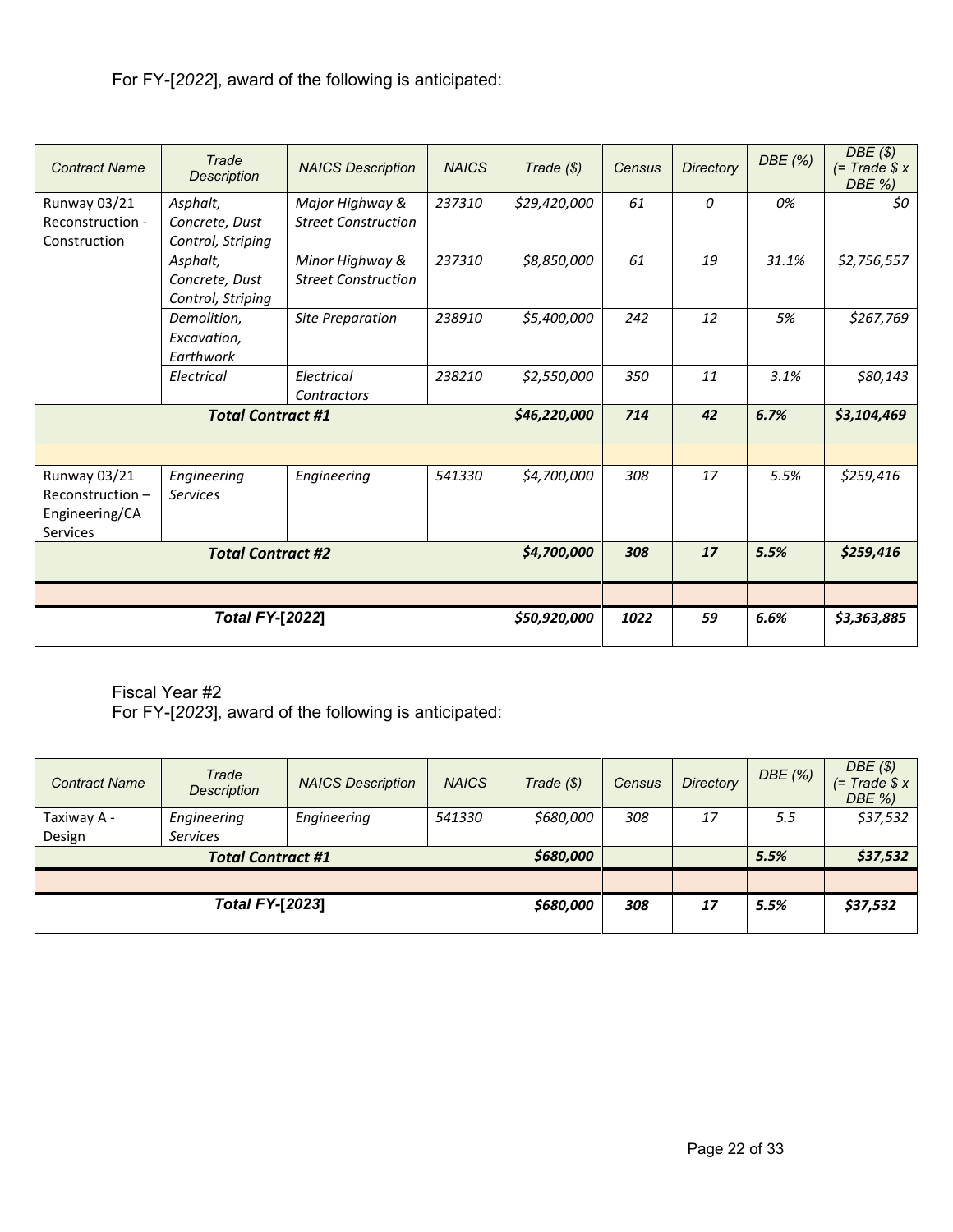| Fiscal Year #3                                         |
|--------------------------------------------------------|
| For FY- [2024], award of the following is anticipated: |

| <b>Contract Name</b>                                              | Trade<br><b>Description</b>                     | <b>NAICS Description</b>                      | <b>NAICS</b> | Trade (\$)  | Census | <b>Directory</b> | DBE (%) | DBE(S)<br>$(=\mathsf{Trace} \mathcal{S} \times \mathcal{S})$<br>DBE %) |
|-------------------------------------------------------------------|-------------------------------------------------|-----------------------------------------------|--------------|-------------|--------|------------------|---------|------------------------------------------------------------------------|
| Taxiway A<br>Reconstruction -<br>Construction                     | Asphalt,<br>Concrete, Dust<br>Control, Striping | Major Highway &<br><b>Street Construction</b> | 237310       | \$4,170,000 | 61     | 0                | 0%      | \$0                                                                    |
|                                                                   | Asphalt,<br>Concrete, Dust<br>Control, Striping | Minor Highway &<br><b>Street Construction</b> | 237310       | \$1,460,000 | 61     | 19               | 31.1%   | \$454,754                                                              |
|                                                                   | Demolition,<br>Excavation,<br>Earthwork         | <b>Site Preparation</b>                       | 238910       | \$700,000   | 242    | 12               | 5%      | \$34,711                                                               |
|                                                                   | Electrical                                      | Electrical<br>Contractors                     | 238210       | \$490,000   | 350    | 11               | 3.1%    | \$15,400                                                               |
| <b>Total Contract #1</b>                                          |                                                 | \$6,820,000                                   | 714          | 42          | 7%     | \$504,865        |         |                                                                        |
|                                                                   |                                                 |                                               |              |             |        |                  |         |                                                                        |
| Taxiway A<br>Reconstruction-<br>CA/Engineering<br><b>Services</b> | Engineering<br><b>Services</b>                  | Engineering                                   | 541330       | \$820,000   | 308    | 17               | 5.5%    | \$45,260                                                               |
| <b>Total Contract #2</b>                                          |                                                 | \$820,000                                     | 308          | 17          | 5.5%   | \$45,260         |         |                                                                        |
|                                                                   |                                                 |                                               |              |             |        |                  |         |                                                                        |
|                                                                   | <b>Total FY-[2023]</b>                          |                                               |              | \$7,640,000 | 1,022  | 59               | 7.2%    | \$550,125                                                              |

The base goal projection after weighting is as follows:

- Total Weighted DBE Availability: 135
- Total for All Trades: 2,352

Dividing the weighted DBE totals by the total estimate for all trades gives a base DBE availability figure for the projects anticipated during the goal-setting period. This figure is expressed as a percentage and serves as the basis for the three-year overall goal.

Base of DBE Goal: 6.7%

**Breakout of Estimated "Race and Gender Neutral" (RN) and "Race and Gender Conscious" (RC) Participation**.

26.51(b) (1-9)

The recipient will meet the maximum feasible portion of its overall goal by using RN means of facilitating DBE participation

*1. Arranging solicitations, times for the presentation of bids, quantities, specifications, and delivery schedules in ways that facilitates DBE, and other small businesses, participation;*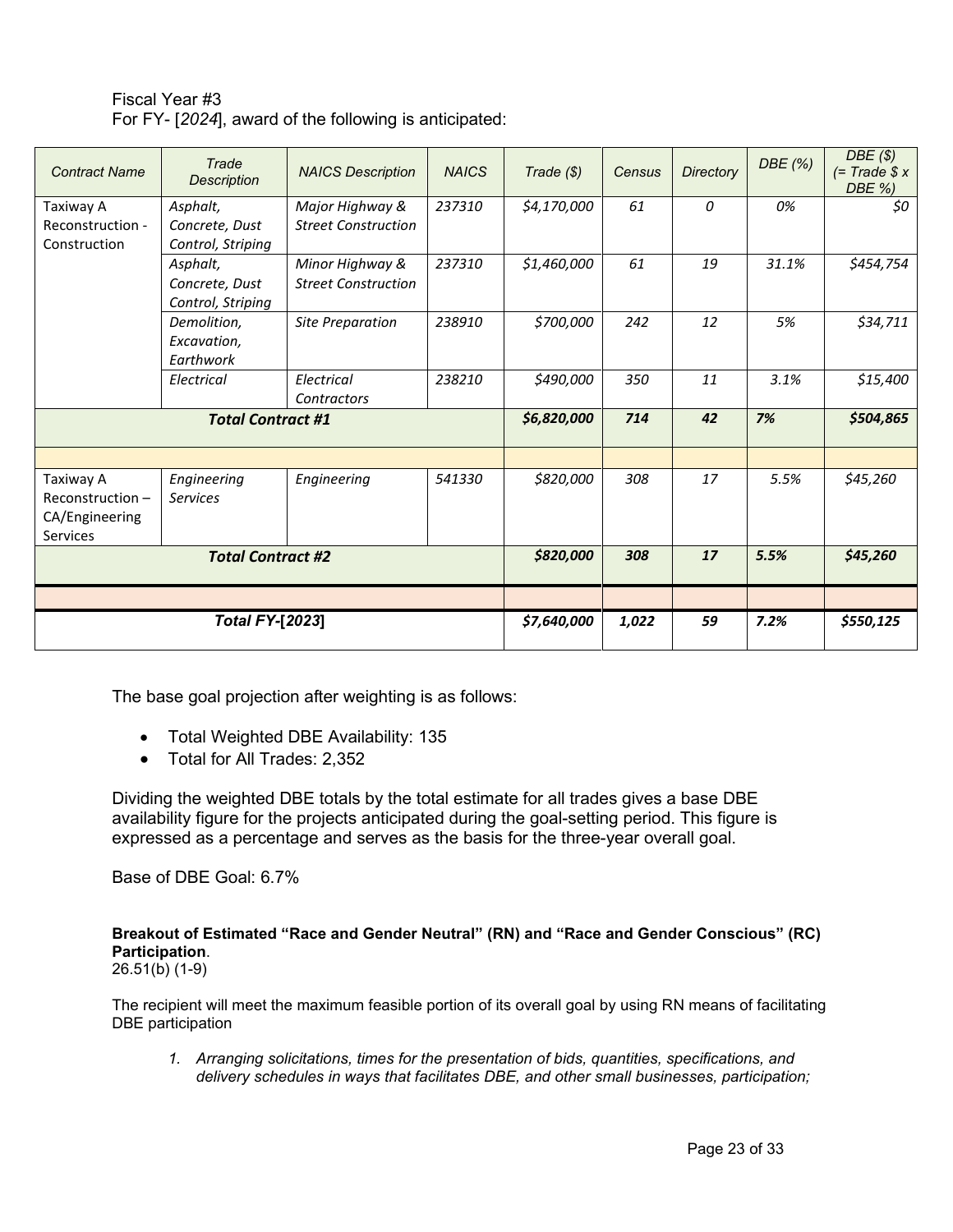- *2. Carrying out information and communications programs on contracting procedures and specific contract opportunities;*
- *3. Ensuring distribution of DBE directory, through print and electronic means, to the widest feasible universe of potential prime contractors;*

The recipient estimates that in meeting its overall goal 6.7%, it will obtain 6.7% from RN participation and 0% through RC measures.

The City of Manhattan will adjust the estimated breakout of RN and RC DBE participation as needed to reflect actual DBE participation (see Section 26.51(f)) and track and report RN and RC participation separately. For reporting purposes, RN DBE participation includes, but is not necessarily limited to, the following: DBE participation through a prime contract obtained through customary competitive procurement procedures; DBE participation through a subcontract on a prime contract that does not carry a DBE goal, DBE participation on a prime contract exceeding a contract goal and DBE participation through a subcontract from a prime contractor that did not consider a firm's DBE status in making the award.

### **Contract Goals**

The City of Manhattan will use contract goals to meet any portion of the overall goal that the recipient does not project being able to meet using RN means. Contract goals are established so that, over the period to which the overall goal applies, they will cumulatively result in meeting any portion of the recipient's overall goal that is not projected to be met through the use of RN means.

The City of Manhattan will establish contract goals only on those DOT-assisted contracts that have subcontracting possibilities. It need not establish a contract goal on every such contract, and the size of the contract goals will be adapted to the circumstances of each such contract (e.g., type and location of work and availability of DBE's to perform the particular type of work).

We will express our contract goals as a percentage *of the Federal share of a DOT-assisted contract.*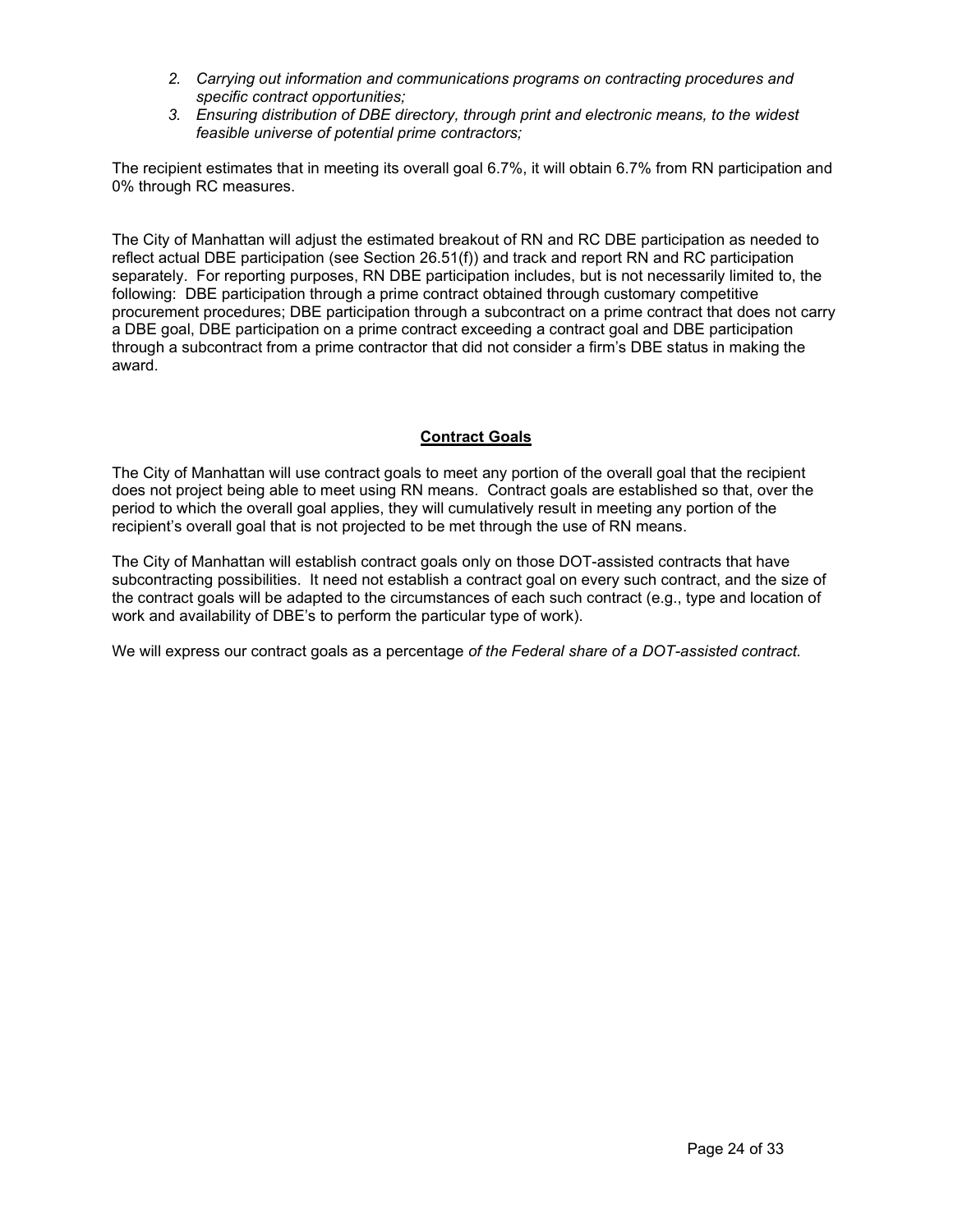### **Demonstration of Good Faith Efforts - Forms 1 & 2**

[*Forms 1 and 2 will be provided as part of the solicitation documents*.]

### **FORM 1: DISADVANTAGED BUSINESS ENTERPRISE (DBE) UTILIZATION**

The undersigned bidder/offeror has satisfied the requirements of the bid specification in the following manner (please check the appropriate space):

\_\_\_\_\_ The bidder/offeror is committed to a minimum of \_\_\_\_ % DBE utilization on this contract.

\_\_\_\_\_ The bidder/offeror (if unable to meet the DBE goal of \_\_\_\_%) is committed to a minimum of \_\_\_\_% DBE utilization on this contract and should submit documentation demonstrating good faith efforts.

Name of bidder/offeror's firm: \_\_\_\_\_\_\_\_\_\_\_\_\_\_\_\_\_\_\_\_\_\_\_\_\_\_\_\_\_\_\_\_\_\_\_\_\_\_

State Registration No. \_\_\_\_\_\_\_\_\_\_\_\_\_\_\_\_\_\_\_\_

(Signature) Title

By \_\_\_\_\_\_\_\_\_\_\_\_\_\_\_\_\_\_\_\_\_\_\_\_\_\_\_\_\_\_\_\_\_\_\_ \_\_\_\_\_\_\_\_\_\_\_\_\_\_\_\_\_\_\_\_\_\_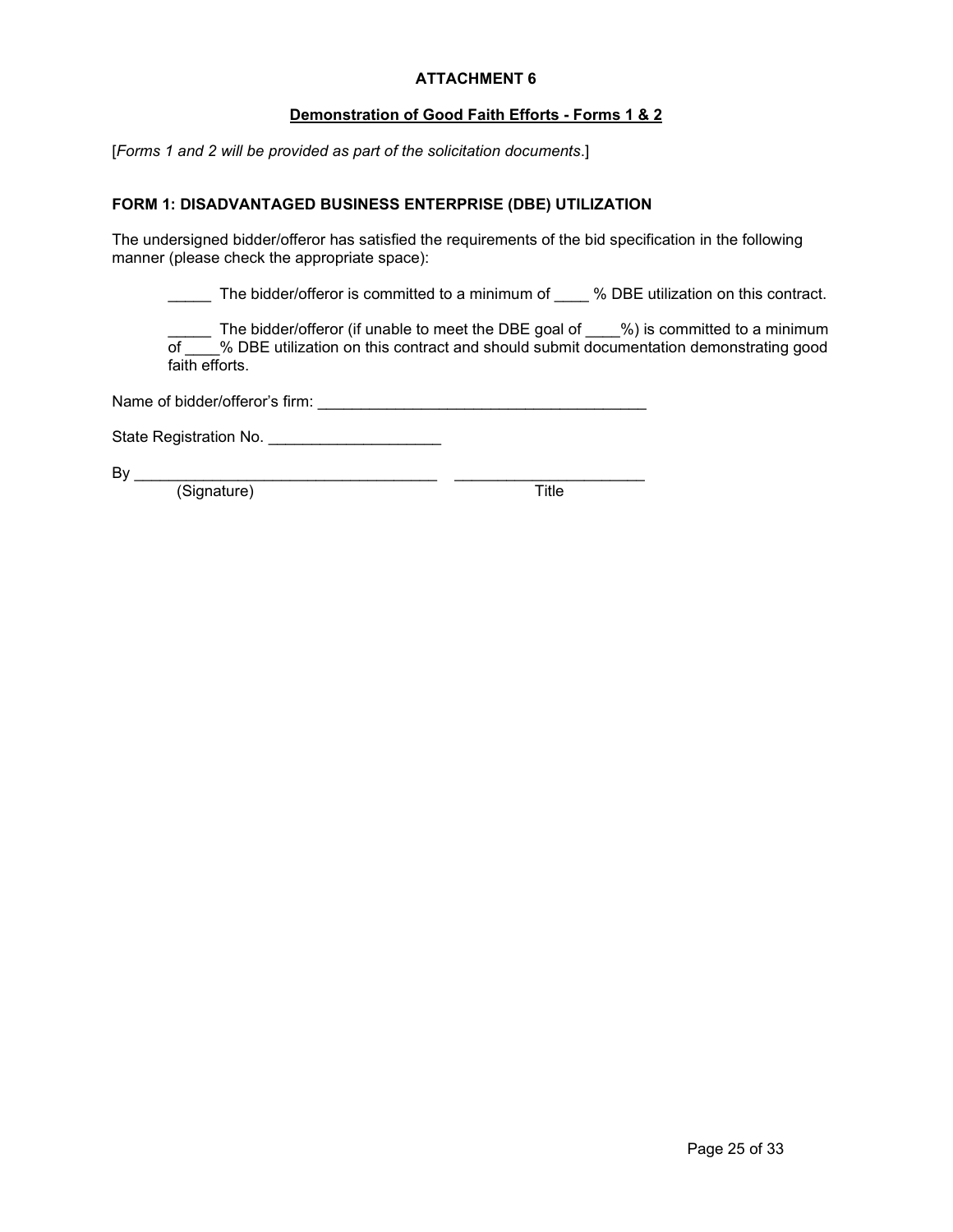### **FORM 2: LETTER OF INTENT**

| Telephone: ______________________                |  |  |
|--------------------------------------------------|--|--|
| Description of work to be performed by DBE firm: |  |  |
|                                                  |  |  |
|                                                  |  |  |
|                                                  |  |  |
|                                                  |  |  |
|                                                  |  |  |

The bidder/offeror is committed to utilizing the above-named DBE firm for the work described above. The estimated dollar value of this work is \$

#### **Affirmation**

The above-named DBE firm affirms that it will perform the portion of the contract for the estimated dollar value as stated above and that the firm is DBE certified to perform the specific trades.

(Signature)

By \_\_\_\_\_\_\_\_\_\_\_\_\_\_\_\_\_\_\_\_\_\_\_\_\_\_\_\_\_\_ Date: \_\_\_\_\_\_\_\_\_\_\_\_\_\_\_\_\_\_\_\_\_\_\_\_\_

(Title)

**If the bidder/offeror does not receive award of the prime contract, any and all representations in this Letter of Intent and Affirmation shall be null and void.**

[Submit this page for each DBE subcontractor.]

\_\_\_\_\_\_\_\_\_\_\_\_\_\_\_\_\_\_\_\_\_\_\_\_\_\_\_\_\_\_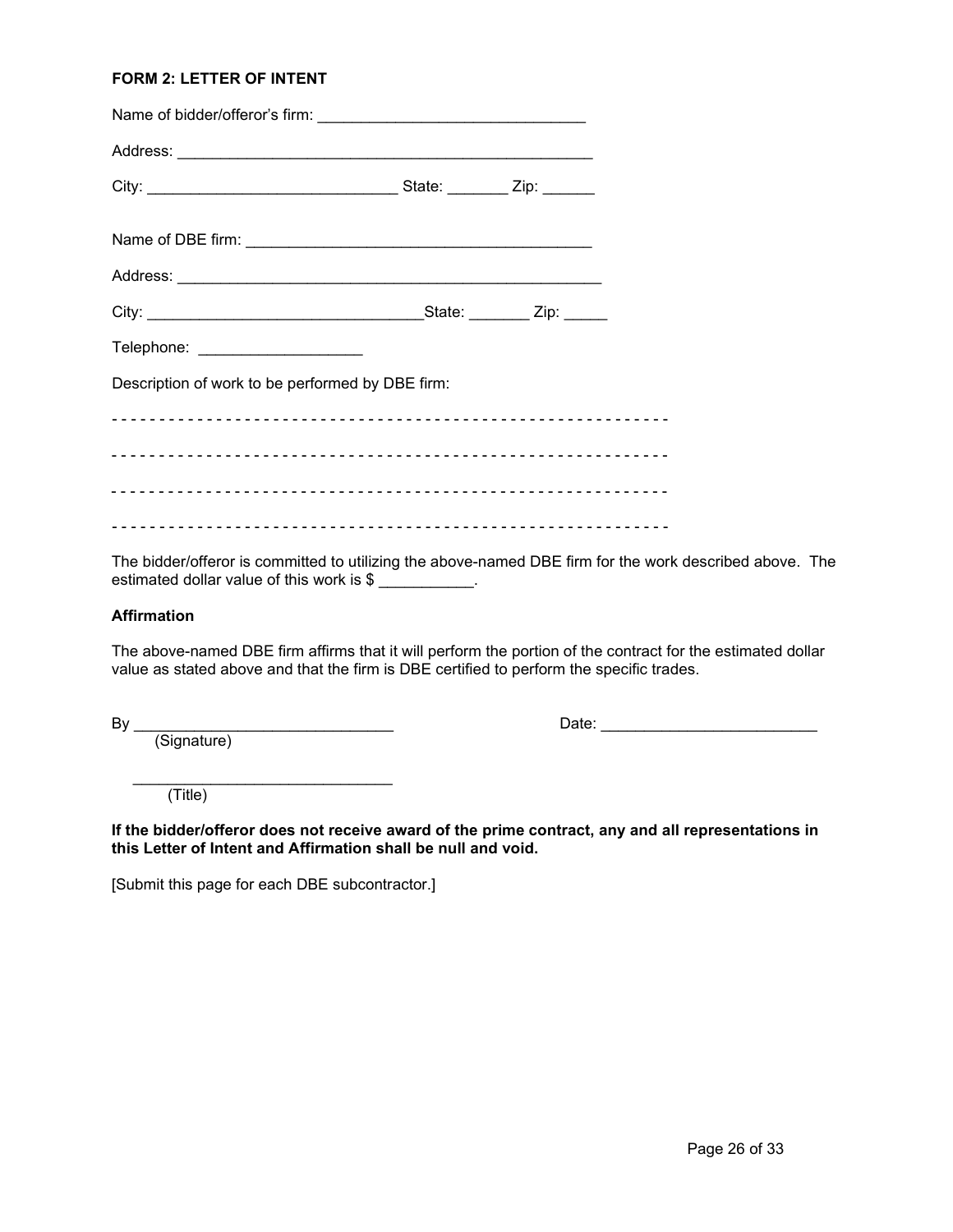### **DBE Enforcement Mechanisms**

#### **Enforcement Mechanisms**

The City of Manhattan has available several remedies to enforce the DBE requirements contained in its contracts, including, but not limited to, the following:

- 1. Breach of contract action, pursuant to the terms of the contract;
- 2. Breach of contract action, pursuant to Kansas Codes.

In addition, the Federal government has available several enforcement mechanisms that it may apply to firms participating in the DBE problem, including, but not limited to, the following:

- 1. Suspension or debarment proceedings pursuant to 49 CFR Part 26
- 2. Enforcement action pursuant to 49 CFR Part 31
- 3. Prosecution pursuant to 18 USC 1001.

### **Monitoring Mechanisms**

The City of Manhattan, Manhattan Regional Airport will use the following mechanisms for monitoring of DBE:

- Attachment 7. A. DBE Performing Scope of Services Review
- Attachment 7. B. Subcontract Review
- Attachment 7. C. DBE Payment Review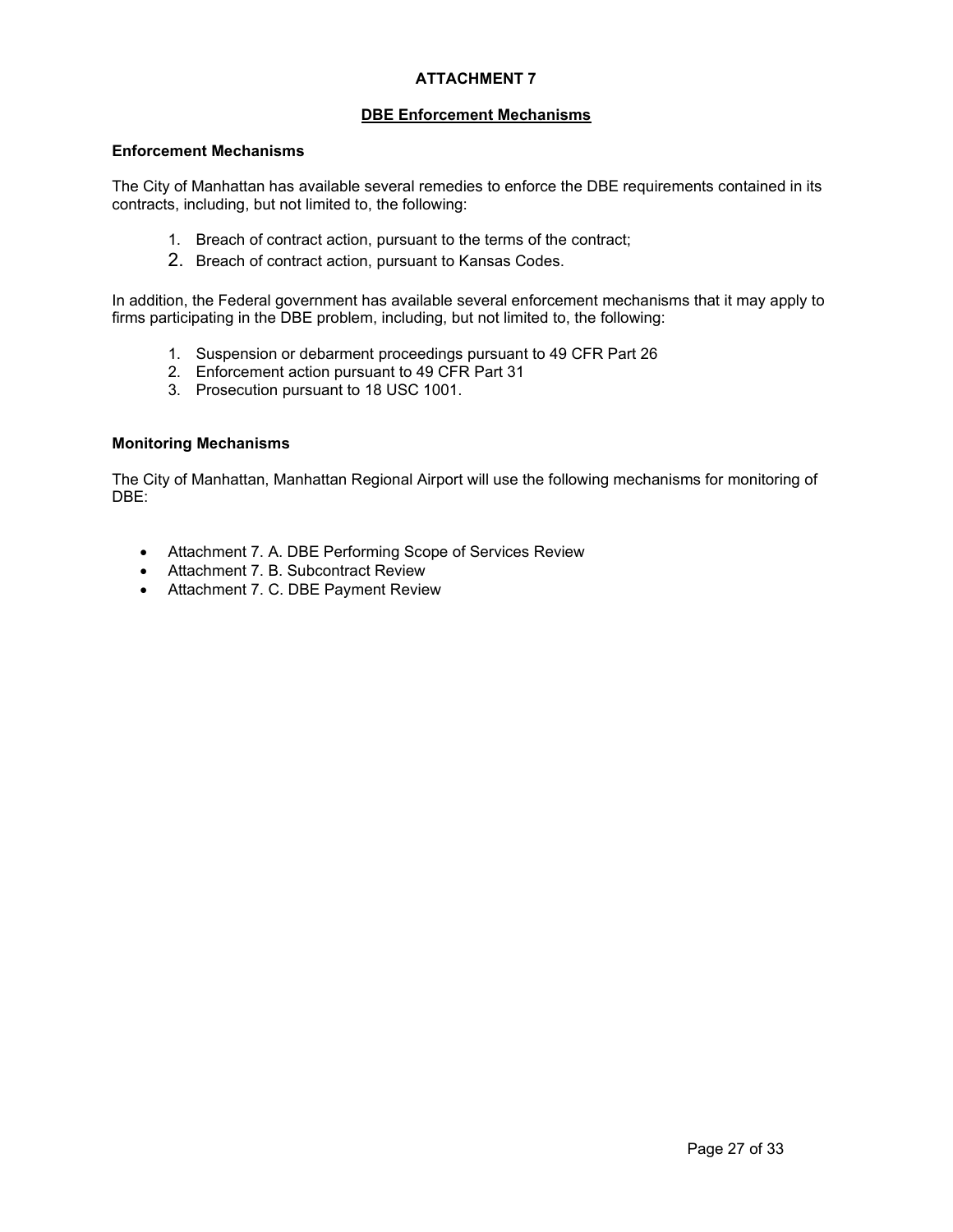## **ATTACHMENT 7. A.**

## **DBE Scope of Services Monitoring Mechanisms**

The City of Manhattan, Manhattan Regional Airport will use the following mechanisms for monitoring of DBE reviews:

- Professional Services: A list of questions will be emailed to the individual identified on the Subcontractor.
- Contracting: When the DBE contractor is on site performing work, an interview of the supervisor on site will be conducted. This interview may be done at the same time as other interviews being conducted such as a Labor Standards Interview.

The purpose of the reviews will be to identify any red flags that may indicate the DBE firm is not performing the work as described in the scope of services.

Staff responsible for monitoring is Kim Boice, Office Manager. Interview may be conducted by the contract administrator.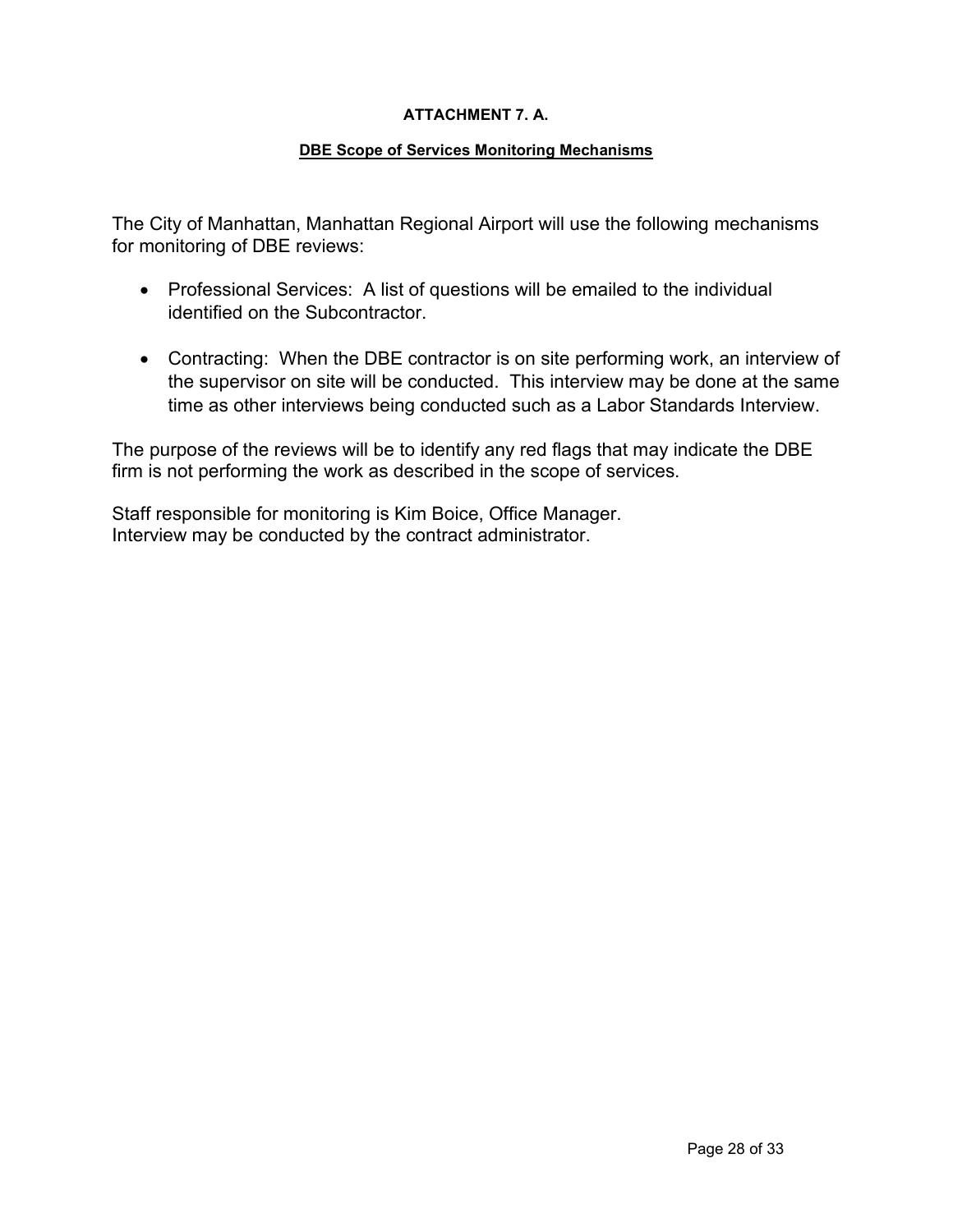![](_page_28_Picture_0.jpeg)

# DBE MONITORING CHECKLIST Professional Services

| Project Name:                |  |
|------------------------------|--|
| AIP $#$ :                    |  |
| Prime Contractor/Consultant: |  |
| Sub-Contractor/Consultant:   |  |
| Date of Review:              |  |
| Reviewed by:                 |  |

- 1. All work described in the scope of work is being performed by employees of:
- $\sim$  2 2. Do the individuals only work for \_\_\_\_\_\_\_\_\_\_\_\_\_\_\_\_\_\_\_\_\_and not the prime consultant or another sub-consultant performing work on this project?
- 3. Is all work described in the scope of work being performed without assistance from the prime consultant or another sub-consultant?
- 4. All equipment used in the scope of work is either owned or rented by \_\_\_\_\_\_\_\_\_\_\_\_\_\_\_\_\_\_\_\_?

For the purpose of monitoring professional services the above questionnaire will be emailed to the contact person of the subcontract.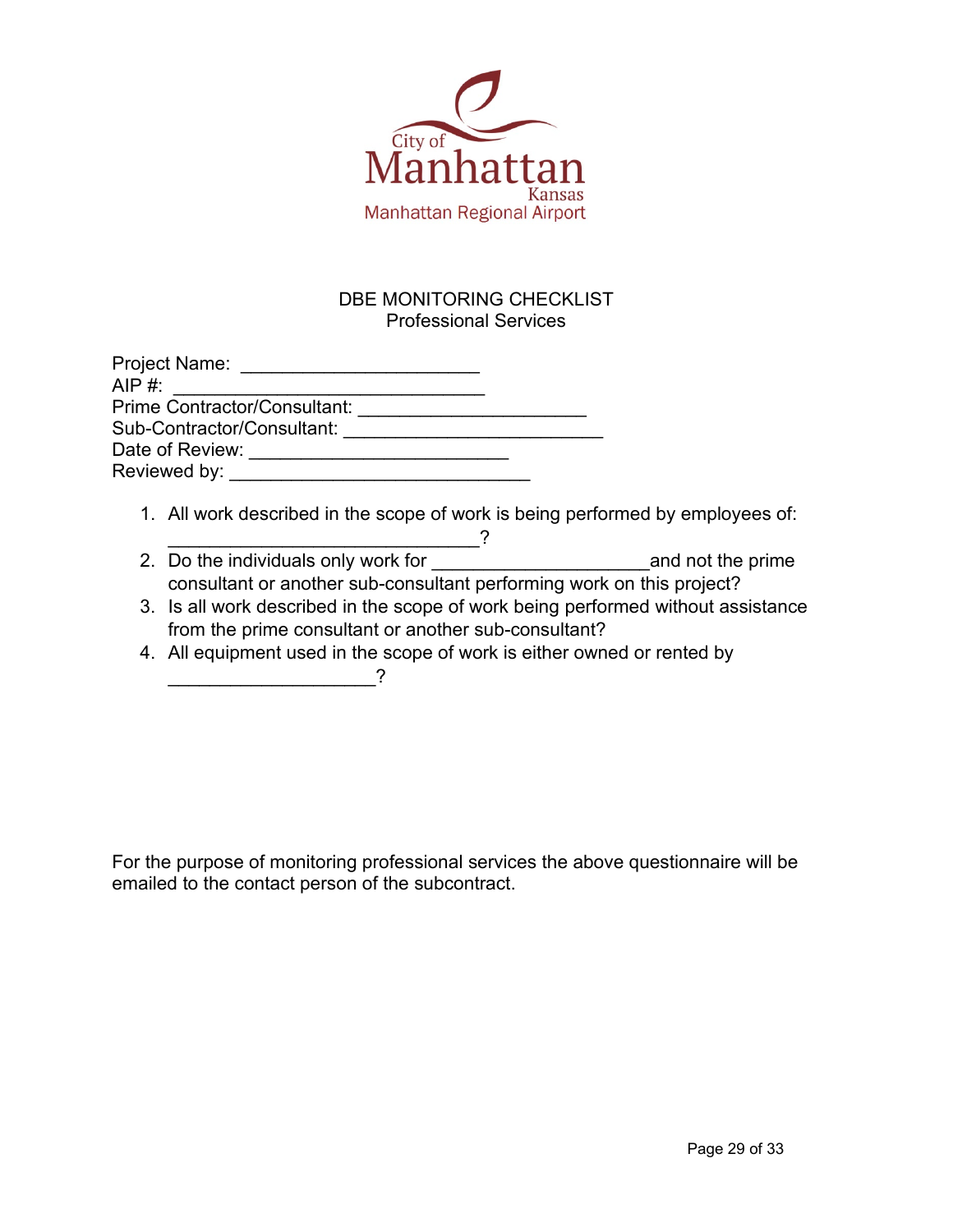![](_page_29_Picture_0.jpeg)

| DBE MONITORING CHECKLIST                                                                            |
|-----------------------------------------------------------------------------------------------------|
| Construction                                                                                        |
| Project Name: ______________________________                                                        |
|                                                                                                     |
| Prime Contractor: __________________________                                                        |
| Sub Contractor: ____________________________                                                        |
|                                                                                                     |
|                                                                                                     |
|                                                                                                     |
| Does the DBE have employees on site to perform quality work? Yes No                                 |
| Do the DBE employees only work for the DBE? Yes No                                                  |
| Is the DBE working without assistance from the prime contractor or another<br>subcontractor? Yes No |
| Is the DBE only using equipment they own, rent or lease? Yes No                                     |
| Is the DBE supervising its employees and their work? Yes No                                         |
| Is the supervisor a full-time employee of the DBE? Yes No                                           |
| Is the DBE performing work as described in their sub-contract? Yes No                               |
| Additional comments and/or observations:                                                            |

Review of DBE will be conducted when DBE is on site performing work.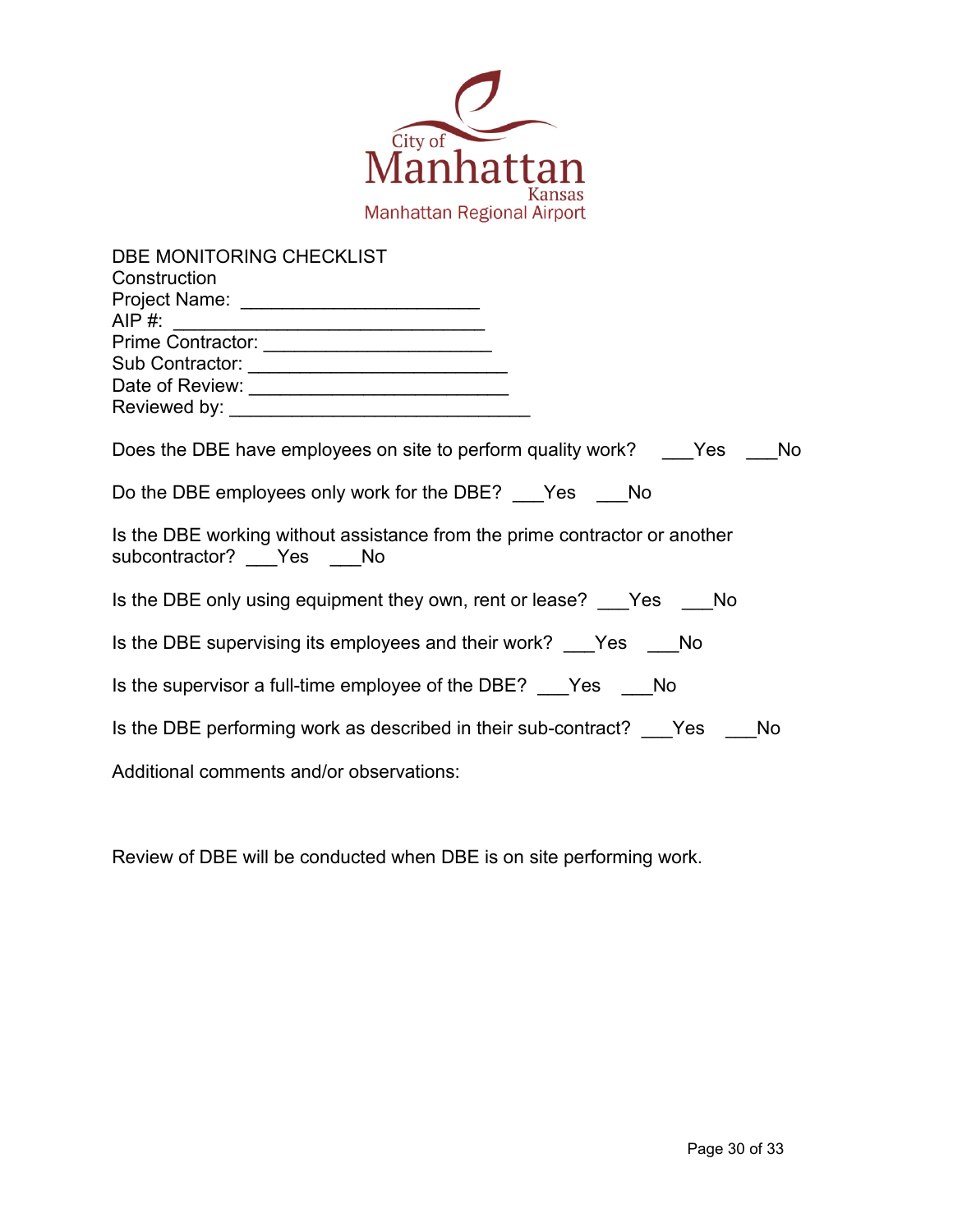# ATTACHMENT 7. B.

# Subcontract Review

The City of Manhattan, Manhattan Regional Airport will review each subcontract prior to issuing a Notice to Proceed to the prime contractor. Should a sub contract be entered into following the start of the contract, the subcontract will be reviewed prior to work beginning.

A review checklist has been developed and will be completed for each subcontract. Each subcontract will be reviewed for:

- Required nondiscrimination and assurance language is included:
- Prompt Payment and retainage clauses
- Termination Provisions

Staff responsible for monitoring is Kim Boice, Office Manager.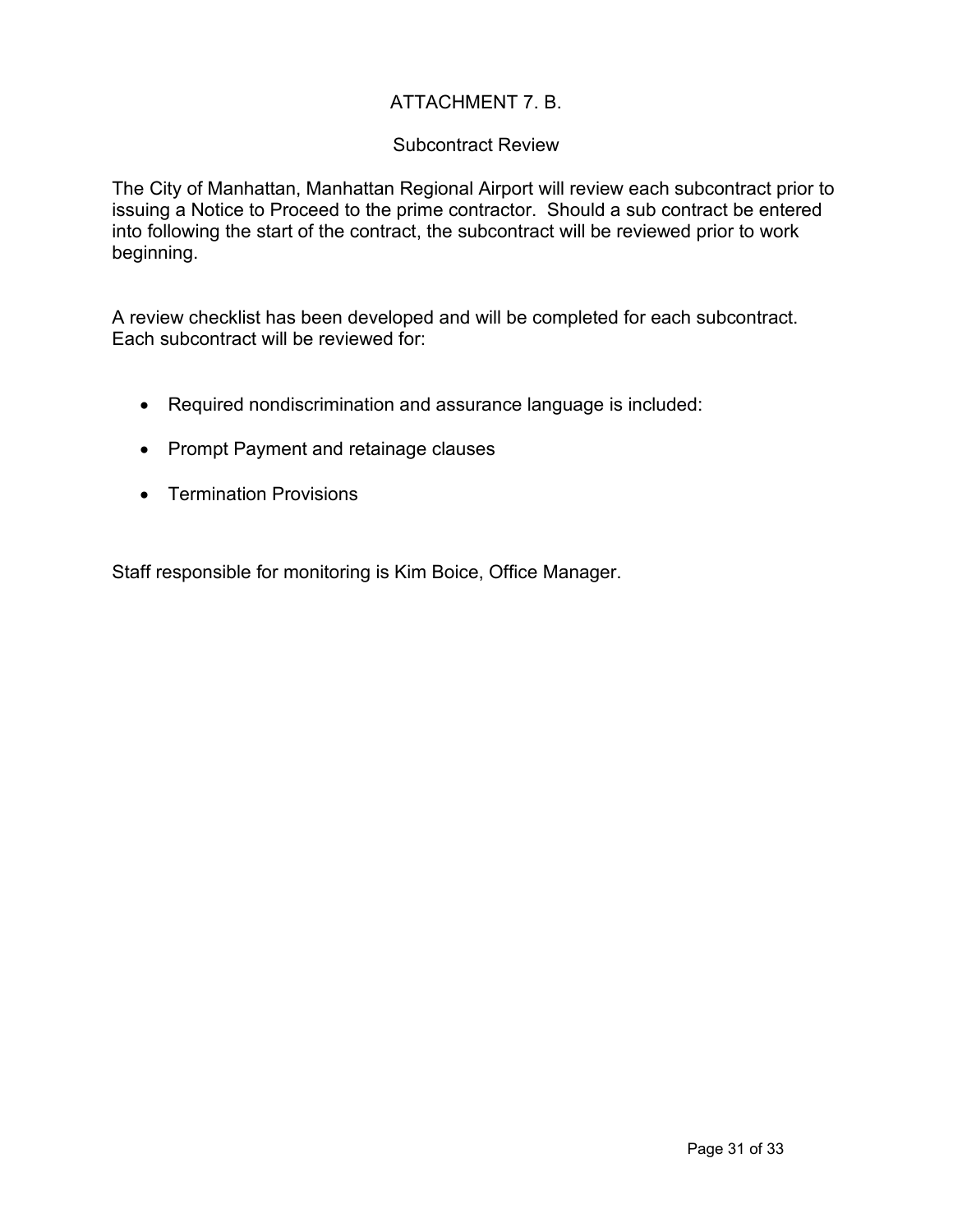![](_page_31_Picture_0.jpeg)

| Project Name:                                     |  |
|---------------------------------------------------|--|
| $AIP \#:$                                         |  |
| Prime Contractor: <b>Canada Prime Contractor:</b> |  |
| Sub-Contractor:                                   |  |
| Date of Review:                                   |  |

Reviewed by: \_\_\_\_\_\_\_\_\_\_\_\_\_\_\_\_\_\_\_\_\_\_\_\_\_\_\_\_\_

| Description of required language/clauses                                               | Meets contract<br>requirement(s)<br>Yes/No |
|----------------------------------------------------------------------------------------|--------------------------------------------|
| Required nondiscrimination and assurance language is included?                         |                                            |
| All clauses, including prompt payment and timely release of<br>retainage are included? |                                            |
| Contains termination provisions?                                                       |                                            |

If above requirements are not met, action taken:

 $\overline{\phantom{a}}$ 

A review of each subcontract will be performed prior to issuing a Notice to Proceed to the prime contractor.

\_\_\_\_\_\_\_\_\_\_\_\_\_\_\_\_\_\_\_\_\_\_\_\_\_\_\_\_\_\_\_\_\_\_\_\_\_\_\_\_\_\_\_\_\_\_\_\_\_\_\_\_\_\_\_\_\_\_\_\_\_\_\_\_\_\_\_\_\_\_